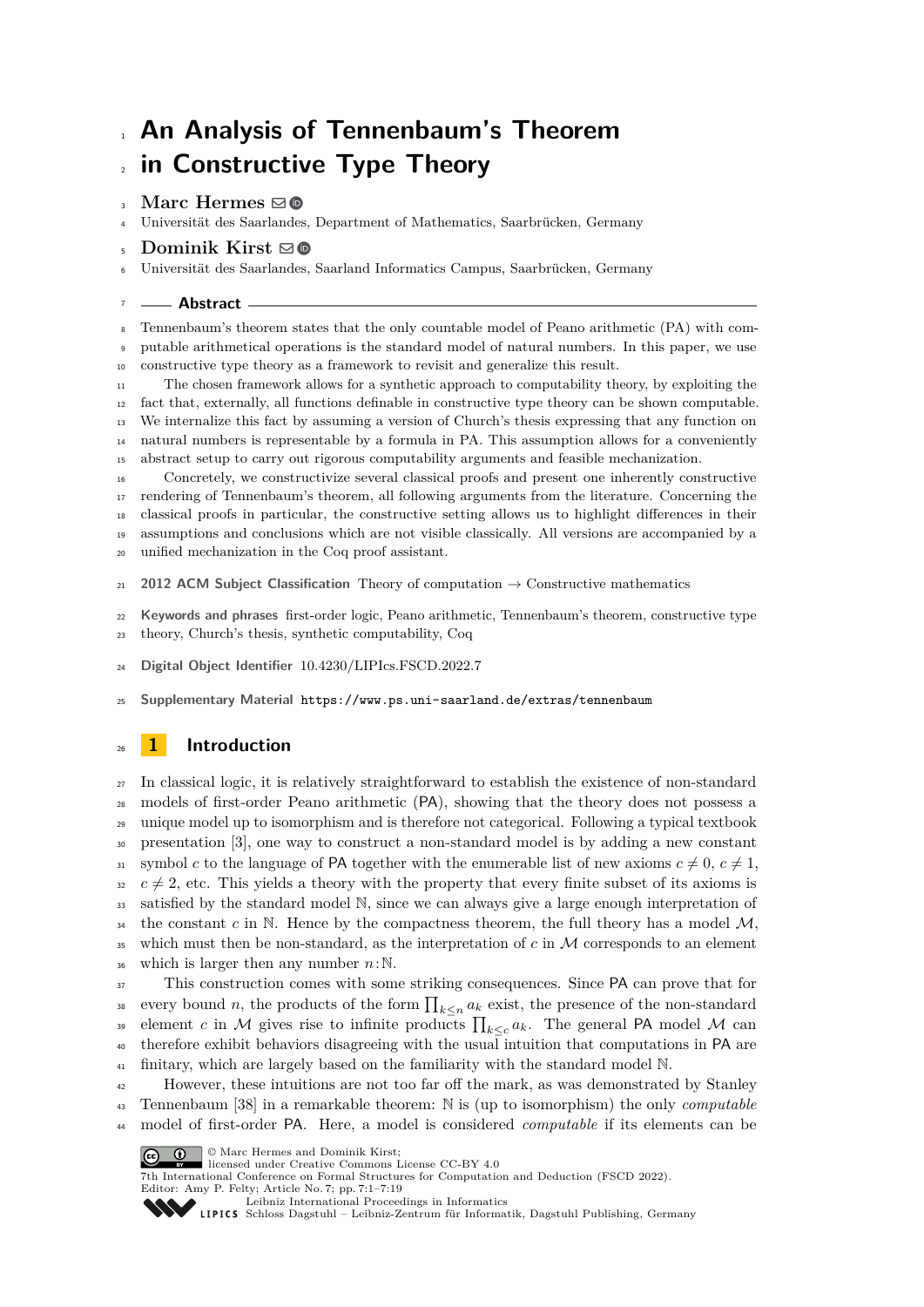#### **7:2 An Analysis of Tennenbaum's Theorem in Constructive Type Theory**

 coded by numbers in N, and the arithmetic operations on model elements can be realized by computable functions on these codes. Usually, this theorem is formulated in a classical framework such as ZF set theory and the precise meaning of *computable* is given by making reference to a concrete model of computation like Turing machines, *µ*-recursive functions, or the *λ*-calculus [\[14,](#page-16-1) [34\]](#page-17-1). But as is custom, the computability of a function is rarely proven by exhibiting an explicit construction in the chosen model, but by a call to the *Church-Turing thesis*, expressing that every function intuitively computable will be computable in the model. To offer an alternative and more rigorous perspective, in this paper we revisit Tennen-

 baum's theorem in constructive type theory. Since we can externally observe that all functions <sup>54</sup> of constructive type theory are computable, we have the freedom to simply treat every func- tion as being computable, without exhibiting any internal representation in a formal model of computation. This is known as the *synthetic* approach to computability [\[31,](#page-17-2) [1\]](#page-16-2) and simplifies <sub>57</sub> computability arguments to the point where the above-mentioned intuitions usually suffice to give complete proofs with no formal gaps, and renders mechanization much more feasible.

 This also leads to a simplification as it comes to the statement of Tennenbaum's theorem: In the most natural semantics interpreting the arithmetic operations with type-theoretic functions, simply *all* models are computable and we no longer need "computable model" as part of the theorem statement. We furthermore *internalize* computability by assuming a 63 version of *Church's thesis* [\[18,](#page-17-3) [40,](#page-17-4) [7\]](#page-16-3), an axiom which expresses that *all* functions  $\mathbb{N} \to \mathbb{N}$  have a representation in an internally captured formalism, in our case PA. With this setup, all arguments involving a computability proof reduce to the constructions of type-theoretic functions, giving a formal counterpart to the informal appeal to the Church-Turing thesis.

 Based on this framework, we follow the classical presentations of Tennenbaum's the- orem [\[14,](#page-16-1) [34\]](#page-17-1) to develop constructive versions only assuming a type-theoretic version of *Markov's principle* [\[21\]](#page-17-5). Classically, these proofs all yield the same version of Tennenbaum's  $\tau$ <sup>0</sup> theorem, but under a constructive lens, they differ in the strength of their respective as- sumptions and conclusions. This is then complemented by the adaption of an inherently constructive variant given by McCarty [\[23,](#page-17-6) [24\]](#page-17-7).

Concretely, our contributions can be summarized as follows:

 $74 \equiv$  We formulate, establish, and compare several versions of Tennenbaum's theorem in the setting of synthetic computability based on constructive type theory.

 We generalize Tennenbaum's theorem to models with decidable divisibility relation that need not be computable in general nor even enumerable (Corollary [42\)](#page-11-0).

We provide a Coq mechanization covering all results studied in this paper.<sup>[1](#page-1-0)</sup>  $\blacksquare$ 

 To make the paper self-contained, we start out in Section [2](#page-2-0) by giving a quick introduction to the essential features of constructive type theory, synthetic computability, and the type- theoretic specification of first-order logic. We continue with a presentation of the first-order 82 axiomatization of PA as given in previous work [\[15\]](#page-16-4), and of basic results about its standard 83 and non-standard models in Section [4.](#page-5-0) These are then used in Section [5](#page-7-0) to establish results <sup>84</sup> that allow the encoding of predicates on N in non-standard models, which are essential in the proof of Tennenbaum's theorem. In Section [6](#page-8-0) we introduce the chosen formulation of Church's thesis, which is then used to derive Tennenbaum's theorem in several variations in <sup>87</sup> Section [7.](#page-9-0) We conclude in Section [8](#page-13-0) with observations about these proofs and remarks on

the Coq mechanization as well as related and future work.

<span id="page-1-0"></span> The only two facts with no formal counterpart in Coq are clearly marked as "Hypothesis" in Section [7.3.](#page-12-0) The full mechanization is accessible from the web page listed as supplementary material and systematically hyperlinked with the highlighted statements in the PDF version of this paper.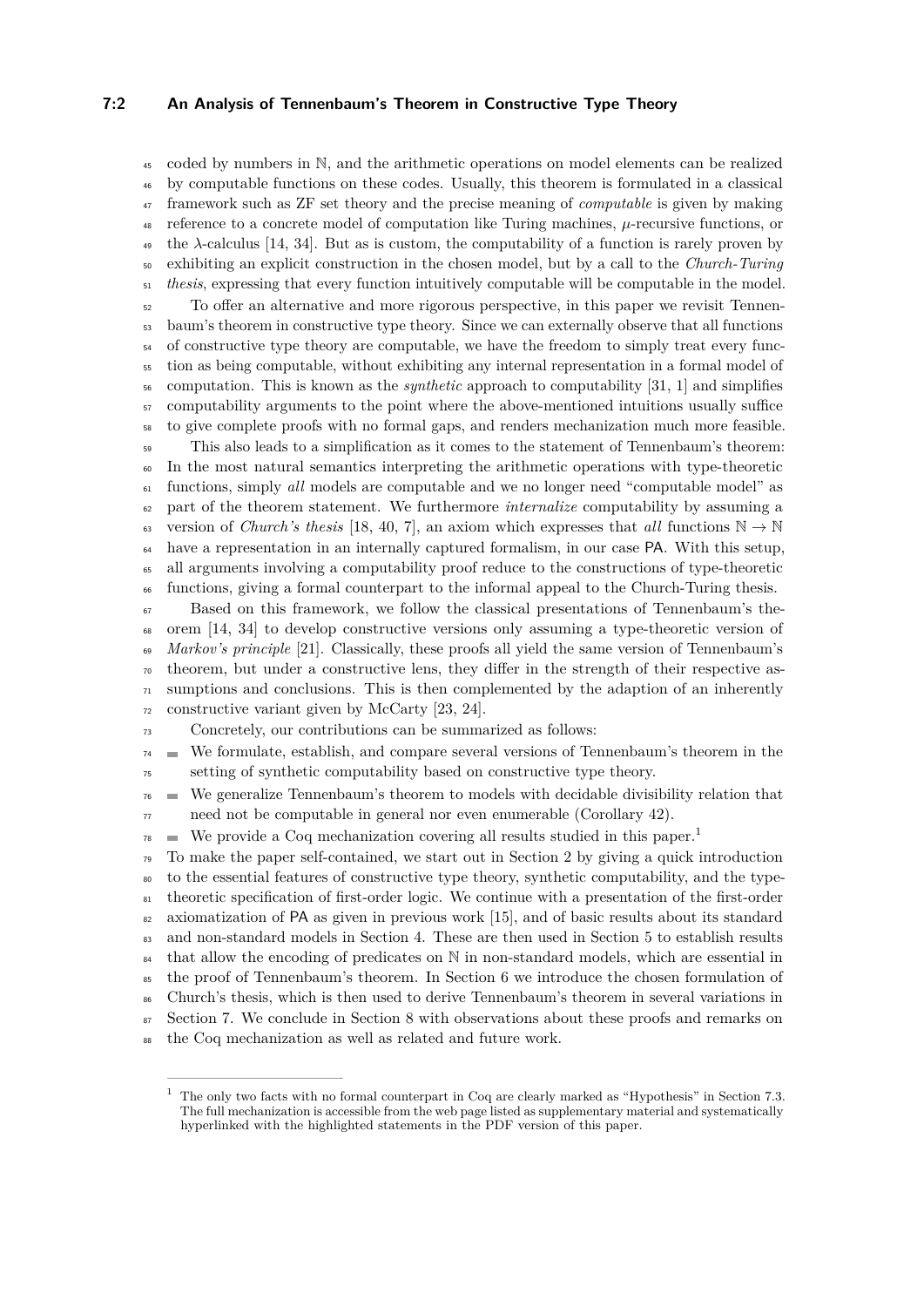## <span id="page-2-0"></span><sup>89</sup> **2 Preliminaries**

## <sup>90</sup> **2.1 Constructive Type Theory**

<sup>91</sup> Our framework is the calculus of inductive constructions (CIC) [\[6,](#page-16-5) [27\]](#page-17-8) which is implemented <sup>92</sup> in the Coq proof assistant [\[37\]](#page-17-9), providing a predicative hierarchy of *type universes* above a <sup>93</sup> single impredicative universe P of *propositions* and the capability of inductive type definitions. <sup>94</sup> On type level, we have the unit type **1** with a single element, the void type **0**, function  $\mathcal{S}_5$  spaces  $X \to Y$ , products  $X \times Y$ , sums  $X + Y$ , dependent products<sup>[2](#page-2-1)</sup>  $\forall (x : X)$ *. A x*, and  $\sum_{i=1}^{\infty}$  dependent sums  $\Sigma(x: X)$ *. Ax.* On the propositional level, the notions as listed in the order <sup>97</sup> above, are denoted by the usual logical notation  $(T, \perp, \rightarrow, \wedge, \vee, \forall, \exists)$ .<sup>[3](#page-2-2)</sup> It is important <sup>98</sup> to note that the so-called *large eliminations* from the impredicative P into higher types <sup>99</sup> of the hierarchy are restricted. In particular it is therefore generally not possible to show <sup>100</sup>  $(\exists x. p x) \rightarrow \Sigma x. p x.^4$  $(\exists x. p x) \rightarrow \Sigma x. p x.^4$  The restriction does however allow for large elimination of the equality 101 predicate = :  $\forall X \cdot X \to X \to \mathbb{P}$ , as well as function definitions by well-founded recursion.

<sup>102</sup> We will also use the basic inductive types of *Booleans* (B := tt | ff), *Peano natural numbers*  $_{103}$   $(n : \mathbb{N} := 0 | n + 1)$ , the *option type*  $(\mathcal{O}(X) := \{ x \mid \emptyset \}$  and *lists*  $(l : List(X) := [] | x :: l)$ . Furthermore, by  $X^n$  we denote the type of *vectors*  $\vec{v}$  of length  $n : \mathbb{N}$  over  $X$ .

<span id="page-2-5"></span>**■ [Definition 1](https://www.ps.uni-saarland.de/extras/tennenbaum/Tennenbaum_paper/Tennenbaum.Synthetic.html)**. *A proposition*  $P: \mathbb{P}$  *is called [definite](https://www.ps.uni-saarland.de/extras/tennenbaum/Tennenbaum_paper/Tennenbaum.Synthetic.html#definite) if*  $P \lor \neg P$  *holds and* [stable](https://www.ps.uni-saarland.de/extras/tennenbaum/Tennenbaum_paper/Tennenbaum.Synthetic.html#stable) *if*  $\neg \neg P \rightarrow P$ *.* 106 *The same terminology is used for predicates*  $p: X \to \mathbb{P}$  *given they are pointwise [definite](https://www.ps.uni-saarland.de/extras/tennenbaum/Tennenbaum_paper/Tennenbaum.Synthetic.html#Definite) or* <sup>107</sup> *[stable.](https://www.ps.uni-saarland.de/extras/tennenbaum/Tennenbaum_paper/Tennenbaum.Synthetic.html#Stable) We furthermore want to recall the following logical principles:*

| 108         | $\mathsf{LEM} := \forall P \colon \mathbb{P}$ . definite $P$                 | (Law of Excluded Middle)             |
|-------------|------------------------------------------------------------------------------|--------------------------------------|
| 109         | $DNE := \forall P \colon \mathbb{P}$ . stable $P$                            | <i>(Double Negation Elimination)</i> |
| $110 + 111$ | $MP := \forall f : \mathbb{N} \to \mathbb{N}$ . stable $(\exists n. fm = 0)$ | (Markov's Principle)                 |

<sup>112</sup> *all of which are not provable in* CIC*.*

<sup>113</sup> Note that LEM and DNE are equivalent while MP is much weaker and has a constructive  $_{114}$  interpretation [\[21\]](#page-17-5). For convenience, and as used for instance by Bauer [\[2\]](#page-16-6), we adapt the reading of double negated statements like  $\neg\neg P$  as "*potentially*  $P$ ".<sup>[5](#page-2-4)</sup> 115

116 **Example 116** Handling  $\neg$ , Given any propositions A, B we constructively have  $(A \rightarrow \neg B) \leftrightarrow$  $117 \left( \neg\neg A \rightarrow \neg B \right)$ , telling us that whenever we are trying to prove a negated goal, we can remove <sup>118</sup> double negations in front of any available assumption. More specifically then, any statement 119 of the form  $\neg\neg A_1 \rightarrow \ldots \rightarrow \neg \neg A_n \rightarrow \neg \neg C$ , is equivalent to  $A_1 \rightarrow \ldots \rightarrow A_n \rightarrow \neg \neg C$  and 120 since  $C \to \neg\neg C$  holds, it furthermore suffices to show  $A_1 \to \ldots \to A_n \to C$  in this case. In <sup>121</sup> the following, we will make use of these facts without further notice.

## <sup>122</sup> **2.2 Synthetic Computability**

<sup>123</sup> As already expressed in Section [1,](#page-0-0) constructive type theory allows us to interpret all definable  $124$  functions as computable. We then get simplified versions [\[9\]](#page-16-7) of usual definitions:

<span id="page-2-1"></span><sup>&</sup>lt;sup>2</sup> As is custom in Coq, we write  $\forall$  in place of the symbol  $\Pi$  for dependent products.

<span id="page-2-2"></span><sup>&</sup>lt;sup>3</sup> Negation  $\neg A$  is used as an abbreviation for both  $A \to \bot$  and  $A \to \mathbb{0}$ .

<span id="page-2-3"></span>The direction  $(\Sigma x. p x) \to \exists x. p x$  is however always provable. Intuitively, one can think of  $\exists x. p x$  as stating the mere existence of some value satisfying *p*, while  $\Sigma x$ . *px* is a type that also carries a value satisfying this.

<span id="page-2-4"></span> $\overline{5}$   $\neg$ *-P* expresses the impossibility of *P* being wrong, so it represents a guarantee that *P* can potentially be shown correct.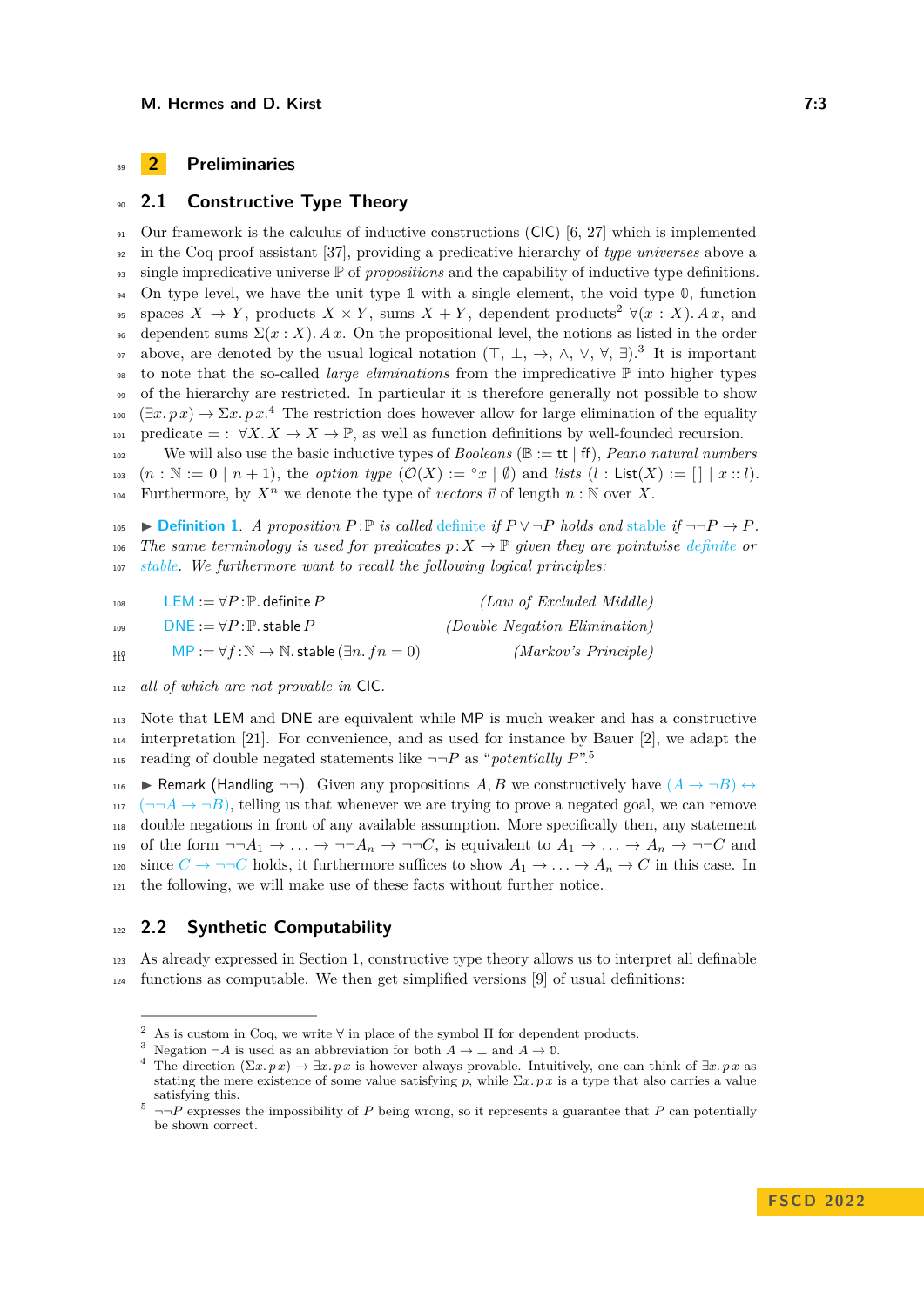125 **[Definition 2](https://www.ps.uni-saarland.de/extras/tennenbaum/Tennenbaum_paper/Tennenbaum.Synthetic.html#enumerable)** (Enumerability). Let  $p : X \to \mathbb{P}$  be some predicate. We say that p is [enumerable](https://www.ps.uni-saarland.de/extras/tennenbaum/Tennenbaum_paper/Tennenbaum.Synthetic.html#enumerable)

*i*<sub>26</sub> *if there is an* enumerator  $f : \mathbb{N} \to \mathcal{O}(X)$  *such that*  $\forall x: X. p x \leftrightarrow \exists n. f n = \infty x$ .

127 **[Definition 3](https://www.ps.uni-saarland.de/extras/tennenbaum/Tennenbaum_paper/Tennenbaum.Synthetic.html#decider)** (Decidability). Let  $p : X \to \mathbb{P}$  be some predicate. We call  $f : X \to \mathbb{B}$  a [decider](https://www.ps.uni-saarland.de/extras/tennenbaum/Tennenbaum_paper/Tennenbaum.Synthetic.html#decider) 128 *for p* and write decider *p f* iff  $\forall x$ :  $X$ .  $p x \leftrightarrow fx = \text{tt}$ . We then define the following notions of <sup>129</sup> *decidability:*

130  $\Box$  [Dec](https://www.ps.uni-saarland.de/extras/tennenbaum/Tennenbaum_paper/Tennenbaum.Synthetic.html#Dec)  $p := \exists f : X \rightarrow \mathbb{B}$ . decider p f

- 131 **[dec](https://www.ps.uni-saarland.de/extras/tennenbaum/Tennenbaum_paper/Tennenbaum.Synthetic.html#dec)**( $P : \mathbb{P}$ ) :=  $P + \neg P$ *.*
- <sup>132</sup> *In both cases we will often refer to the predicate or proposition simply as being* decidable*.*

<sup>133</sup> We also expand the synthetic vocabulary with notions for types. In the textbook setting, <sup>134</sup> many of them can only be defined for sets which are in bijection with N, but synthetically <sup>135</sup> they can be handled in a more uniform way.

- <span id="page-3-1"></span>136  $\triangleright$  **[Definition 4](https://www.ps.uni-saarland.de/extras/tennenbaum/Tennenbaum_paper/Tennenbaum.Synthetic.html)**. We call a type X
- $\blacksquare$  [enumerable](https://www.ps.uni-saarland.de/extras/tennenbaum/Tennenbaum_paper/Tennenbaum.Synthetic.html#Enumerable) *if*  $\lambda x : X \to Y$  *is enumerable,*
- $138$  [discrete](https://www.ps.uni-saarland.de/extras/tennenbaum/Tennenbaum_paper/Tennenbaum.Synthetic.html#Discrete) *if there exists a decider for equality* = *on X,*
- 139 [separated](https://www.ps.uni-saarland.de/extras/tennenbaum/Tennenbaum_paper/Tennenbaum.Synthetic.html#Separated) *if there exists a decider for apartness*  $\neq$  *on*  $X$ *,*
- <span id="page-3-0"></span>140 [witnessing](https://www.ps.uni-saarland.de/extras/tennenbaum/Tennenbaum_paper/Tennenbaum.Synthetic.html#Witnessing)  $if \forall f : X \to \mathbb{B}$ .  $(\exists x. f x = \mathsf{tt}) \to \Sigma x$ .  $fx = \mathsf{tt}$ .

 $\mathbf{1}_{41}$   $\triangleright$  **[Fact 5](https://www.ps.uni-saarland.de/extras/tennenbaum/Tennenbaum_paper/Tennenbaum.Synthetic.html#Witnessing_nat)**. *In the particular type theory we use*, N *is witnessing.* 

#### <sup>142</sup> **2.3 First-Order Logic**

 In order to study Tennenbaum's theorem, we need to give a description of the first-order theory of PA and the associated intuitionistic theory of *Heyting arithmetic* (HA), which has the same axiomatization, but uses intuitionistic first-order logic. We follow prior work in [\[9,](#page-16-7) [10,](#page-16-8) [15\]](#page-16-4) and describe first-order logic inside of the constructive type theory, by inductively defining formulas, terms, and the deduction system. We then define a semantics for this logic, which uses Tarski models and interprets formulas over the respective domain of the  $_{149}$  model. The type of natural numbers N will then naturally be a model of HA.

<sup>150</sup> Before specializing to one particular theory, we keep the definition of first-order logic 151 general and fix some arbitrary signature  $\Sigma = (\mathcal{F}; \mathcal{P})$  for function and predicate symbols.

 $\text{152}$   $\triangleright$  **[Definition 6](https://www.ps.uni-saarland.de/extras/tennenbaum/Tennenbaum_paper/Tennenbaum.FOL.html#term)** (Terms and Formulas). *We define terms t*:[tm](https://www.ps.uni-saarland.de/extras/tennenbaum/Tennenbaum_paper/Tennenbaum.FOL.html#term) *and formulas*  $\varphi$ :[fm](https://www.ps.uni-saarland.de/extras/tennenbaum/Tennenbaum_paper/Tennenbaum.FOL.html#form) *inductively*.

 $s, t : \mathsf{tm} ::= x_n \mid f \ \vec{v} \quad (n : \mathbb{N}, \ f \colon \mathcal{F}, \ \vec{v} : \mathsf{tm}^{|f|})$ 

 $154$ <br> $155$ 

 $q_{\frac{54}{2}}$  a,  $\beta$  : fm  $::=\bot \mid P \ \vec{v} \mid \alpha \to \beta \mid \alpha \wedge \beta \mid \alpha \vee \beta \mid \forall \, \alpha \mid \exists \, \beta \quad (P \colon \mathcal{P}, \ \vec{v} \text{:tm}^{|P|}).$ 

<sup>156</sup> *Where* |*f*| *and* |*P*| *are the arities of the function symbol f and predicate symbol P, respectively.*

 We use de Bruijn indexing to formalize the binding of variables to quantifiers. This means <sup>158</sup> that the variable  $x_n$  at some position in a formula is *bound* to the *n*-th quantifier preceding this variable in the syntax tree of the formula. If there is no quantifier binding the variable, it is said to be *free*.

161 **[Definition 7](https://www.ps.uni-saarland.de/extras/tennenbaum/Tennenbaum_paper/Tennenbaum.FOL.html#subst_form)** (Substitution). *Given a variable assignment*  $\sigma : \mathbb{N} \to \mathsf{tm}$  *we recursively define* 162 [substitution](https://www.ps.uni-saarland.de/extras/tennenbaum/Tennenbaum_paper/Tennenbaum.FOL.html#subst_term) *on terms by*  $x_k[\sigma] := \sigma k$  *and*  $f \vec{v} := f(\vec{v}[\sigma])$ *, further extended [to formulas](https://www.ps.uni-saarland.de/extras/tennenbaum/Tennenbaum_paper/Tennenbaum.FOL.html#subst_form) by* 

$$
\text{163 } \quad \bot[\sigma]:=\bot \qquad (P\ \vec{v})[\sigma]:=P\ (\vec{v}[\sigma]) \qquad (\alpha\ \dot\Box\ \beta)[\sigma]:=\alpha[\sigma]\ \dot\Box\ \beta[\sigma] \qquad (\vec{\nabla}\ \varphi)[\sigma]:=\vec{\nabla}(\varphi[x_0;\lambda x.(\sigma x)[\uparrow]])
$$

 $\alpha_{164}$  *where*  $\Box$  $\Box$  *is any logical connective and*  $\dot{\nabla}$  *any quantifier. The expression*  $x; \sigma$  *is defined by* 165  $(x; \sigma)$  0 := *x* as well as  $(x; \sigma)(n+1)$  :=  $\sigma n$  and is simply appending *x* as the first element to 166  $\sigma : \mathbb{N} \to \mathsf{tm}$ . By  $\uparrow$  we designate the substitution  $\lambda n$ .  $x_{n+1}$  shifting all variable indices by one.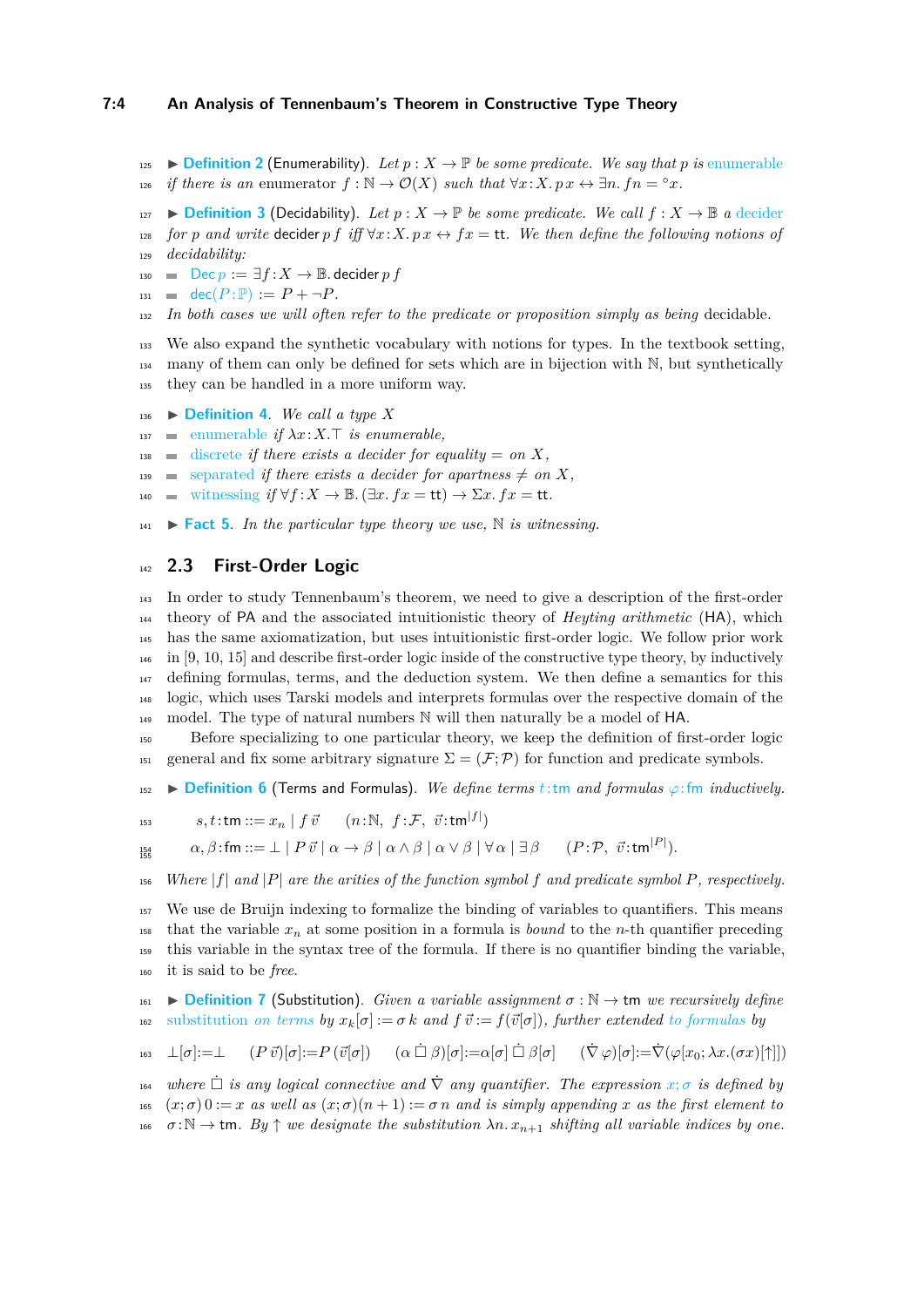167 **[Definition 8](https://www.ps.uni-saarland.de/extras/tennenbaum/Tennenbaum_paper/Tennenbaum.Deduction.html#prv)** (Natural Deduction). *Natural deduction*  $\vdash$  : (fm  $\rightarrow \mathbb{P}$ )  $\rightarrow$  fm  $\rightarrow \mathbb{P}$  *is character-* $\mu$ <sup>168</sup> *ized inductively by the usual rules (see Appendix [A\)](#page-18-0). We write*  $\vdash$  *for intuitionistic natural* 169 *deduction and*  $\vdash_c$  *for the classical variant, extending*  $\vdash$  *with Peirce's law*  $((\varphi \rightarrow \psi) \rightarrow \varphi) \rightarrow \varphi$ .

<span id="page-4-1"></span><sup>170</sup> I **[Definition 9](https://www.ps.uni-saarland.de/extras/tennenbaum/Tennenbaum_paper/Tennenbaum.Tarski.html#sat)** (Tarski Semantics). *A* model M *consists of a type D designating its domain*  $F^{171}$  *together with functions*  $f^{\mathcal{M}} : D^{|f|} \to D$  *and*  $P^{\mathcal{M}} : D^{|P|} \to \mathbb{P}$  *for all symbols*  $f$  *in*  $\mathcal F$  *and*  $P$  *in* 172 P. We will also use M to refer to the domain. Functions  $\rho : \mathbb{N} \to \mathcal{M}$  are called environments <sup>173</sup> *and are used as variable assignments to recursively give [evaluations to terms:](https://www.ps.uni-saarland.de/extras/tennenbaum/Tennenbaum_paper/Tennenbaum.Tarski.html#eval)*

$$
\mathbf{1}_{\mathcal{I}_5^4}^{\mathcal{I}_4} \qquad \hat{\rho} x_k := \rho k \qquad \hat{\rho} (f \, \vec{v}) := f^{\mathcal{M}}(\hat{\rho} \, \vec{v}) \qquad (v \, \texttt{:tm}^n)
$$

<sup>176</sup> *This interpretation is then extended to formulas via [the satisfaction relation:](https://www.ps.uni-saarland.de/extras/tennenbaum/Tennenbaum_paper/Tennenbaum.Tarski.html#sat)*

$$
\begin{array}{llll}\n\mathbf{M} \vDash_{\rho} P \vec{v} & \vcentcolon= P^{\mathcal{M}}(\hat{\rho} \vec{v}) & \mathcal{M} \vDash_{\rho} \alpha \to \beta & \vcentcolon= \mathcal{M} \vDash_{\rho} \alpha \to \mathcal{M} \vDash_{\rho} \beta \\
\mathbf{M} \vDash_{\rho} \alpha \land \beta & \vcentcolon= \mathcal{M} \vDash_{\rho} \alpha \land \mathcal{M} \vDash_{\rho} \beta & \mathcal{M} \vDash_{\rho} \alpha \lor \beta & \vcentcolon= \mathcal{M} \vDash_{\rho} \alpha \lor \mathcal{M} \vDash_{\rho} \beta \\
M \vDash_{\rho} \forall \alpha & \vcentcolon= \forall x \colon D. \ \mathcal{M} \vDash_{x; \rho} \alpha & \mathcal{M} \vDash_{\rho} \exists \alpha & \vcentcolon= \exists x \colon D. \ \mathcal{M} \vDash_{x; \rho} \alpha\n\end{array}
$$

181 *We say that a formula*  $\varphi$  holds in the model M *and write*  $\mathcal{M} \models \varphi$  *if for every*  $\rho$  *we have*  $\mathcal{M} \models_{\rho} \varphi$ . 182 *We extend this notation to theories*  $\mathcal{T} : \text{fm} \to \mathbb{P}$  *by writing*  $\mathcal{M} \models \mathcal{T}$  *iff*  $\forall \varphi$ .  $\mathcal{T} \varphi \to \mathcal{M} \models \varphi$  and 183 *we write*  $\mathcal{T} \models \varphi$  *if*  $\mathcal{M} \models \varphi$  *for all models*  $\mathcal{M}$  *with*  $\mathcal{M} \models \mathcal{T}$ *.* 

184  $\triangleright$  **[Fact 10](https://www.ps.uni-saarland.de/extras/tennenbaum/Tennenbaum_paper/Tennenbaum.Deduction.html#tsoundness)** (Soundness). For any formula  $\varphi$  and theory T, if  $T \vdash \varphi$  then  $T \models \varphi$ .

<sup>185</sup> From the next section onwards, we will no longer explicitly write formulas with de Bruijn <sup>186</sup> indices, but will use the conventional notation which uses named variables.

## <span id="page-4-0"></span><sup>187</sup> **3 Axiomatization of Peano Arithmetic**

<sup>188</sup> We present PA following [\[15\]](#page-16-4), as a first-order theory with a signature consisting of symbols <sup>189</sup> for the constant zero, the successor function, addition, multiplication and equality:

190  $\Sigma_{\text{PA}} := (\mathcal{F}_{\text{PA}}; \mathcal{P}_{\text{PA}}) = (0, S, +, \times; =)$  $\Sigma_{\text{PA}} := (\mathcal{F}_{\text{PA}}; \mathcal{P}_{\text{PA}}) = (0, S, +, \times; =)$  $\Sigma_{\text{PA}} := (\mathcal{F}_{\text{PA}}; \mathcal{P}_{\text{PA}}) = (0, S, +, \times; =)$ 

<sup>191</sup> The finite core of PA axioms consists of statements characterizing the successor function, as <sup>192</sup> well as addition and multiplication:

| 193               | Disjointness : $\forall x. Sx = 0 \rightarrow \bot$ | Injectivity : $\forall xy. Sx = Sy \rightarrow x = y$              |
|-------------------|-----------------------------------------------------|--------------------------------------------------------------------|
| 194               | $+\text{-base}: \forall x. 0 + x = x$               | +-recursion : $\forall xy. (Sx) + y = S(x + y)$                    |
| $\frac{195}{196}$ | $\times$ -base: $\forall x. 0 \times x = 0$         | $\times$ -recursion : $\forall xy. (Sx) \times y = y + x \times y$ |

<sup>197</sup> We then get the full (and infinite) axiomatization of [PA](https://www.ps.uni-saarland.de/extras/tennenbaum/Tennenbaum_paper/Tennenbaum.Peano.html#PA) with the axiom scheme of induction <sup>198</sup> for unary formulas. In our meta-theory the schema is a type-theoretic function on formulas:

199  $\lambda \varphi \cdot \varphi[0] \to (\forall x \cdot \varphi[x] \to \varphi[Sx]) \to \forall x \cdot \varphi[x]$ 

200 If instead of the induction scheme we add the axiom  $\forall x \cdot x = 0 \lor \exists y \cdot x = Sy$  $\forall x \cdot x = 0 \lor \exists y \cdot x = Sy$  $\forall x \cdot x = 0 \lor \exists y \cdot x = Sy$ , we get the <sup>201</sup> theory [Q](https://www.ps.uni-saarland.de/extras/tennenbaum/Tennenbaum_paper/Tennenbaum.Peano.html#Q) known as *Robinson arithmetic*. Both PA and Q also contain axioms for equality:

- 202 [Reflexivity :](https://www.ps.uni-saarland.de/extras/tennenbaum/Tennenbaum_paper/Tennenbaum.Peano.html#ax_refl)  $\forall x. x = x$
- 203 [Symmetry :](https://www.ps.uni-saarland.de/extras/tennenbaum/Tennenbaum_paper/Tennenbaum.Peano.html#ax_sym)  $\forall xy. x = y \rightarrow y = x$

 $\text{Transitivity}: \forall xyz. \ x = y \rightarrow y = z \rightarrow x = z$ 

205 *S*[-equality :](https://www.ps.uni-saarland.de/extras/tennenbaum/Tennenbaum_paper/Tennenbaum.Peano.html#ax_succ_congr)  $\forall xy \cdot x = y \rightarrow Sx = Sy$ 

- 206 [+-equality :](https://www.ps.uni-saarland.de/extras/tennenbaum/Tennenbaum_paper/Tennenbaum.Peano.html#ax_add_congr)  $\forall xyuv \ldotp x = u \rightarrow y = v \rightarrow x + y = u + v$
- $\times$ [-equality :](https://www.ps.uni-saarland.de/extras/tennenbaum/Tennenbaum_paper/Tennenbaum.Peano.html#ax_mult_congr)  $\forall x y u v. x = u \rightarrow y = v \rightarrow x \times y = u \times v$  $207$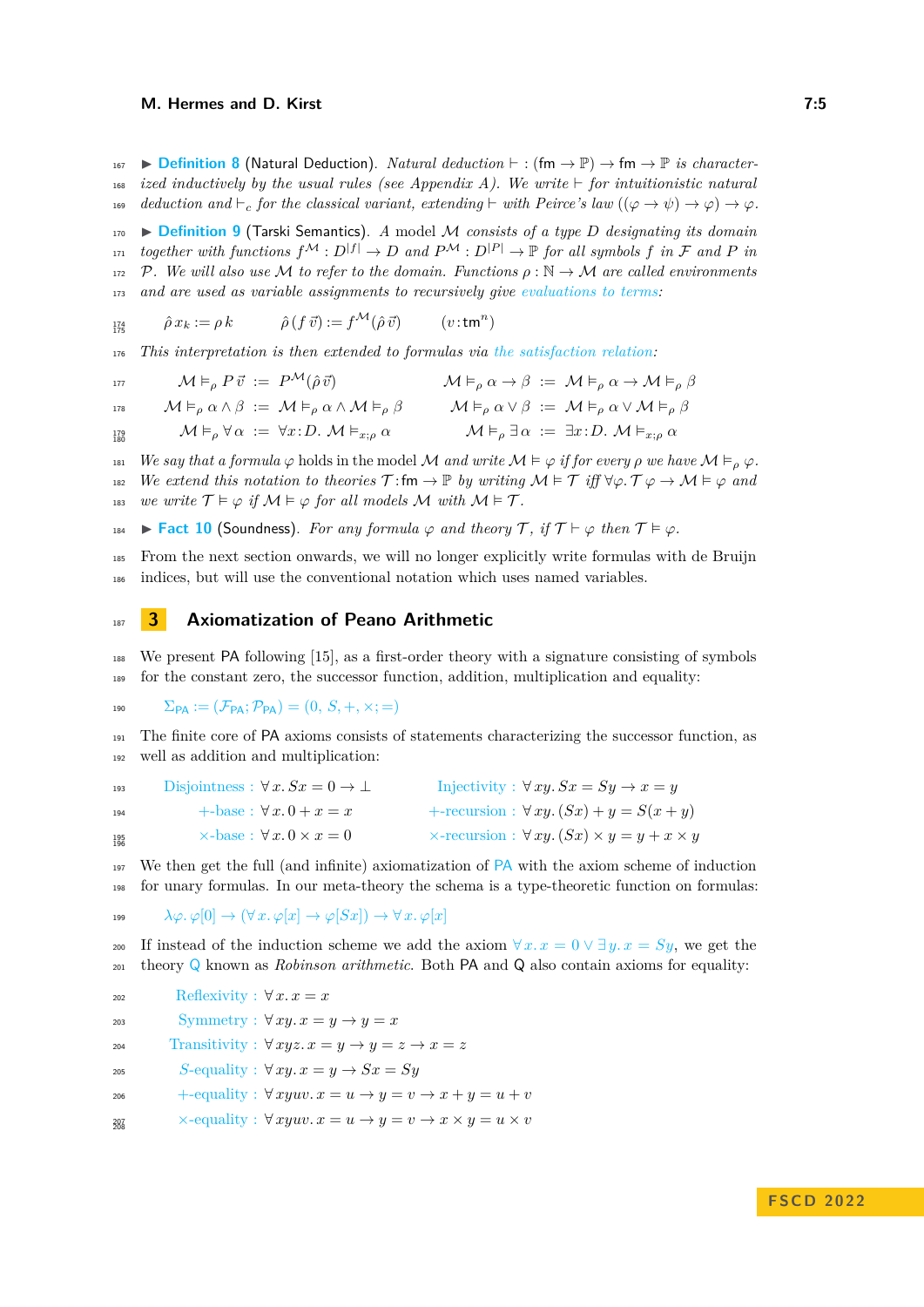#### **7:6 An Analysis of Tennenbaum's Theorem in Constructive Type Theory**

<sup>209</sup> The classical first-order theory of Peano arithmetic is described by  $PA \vdash c$ , while its 210 intuitionistic counterpart – Heyting arithmetic – is given by  $PA \vdash .6$  $PA \vdash .6$  Since the constructive <sup>211</sup> type theory we have chosen to work in only gives us a model for Heyting arithmetic, we will 212 only work with the intuitionistic theory  $PA \vdash$ . To emphasize this we will from now on write <sup>213</sup> HA instead of PA.

 For simplicity, we only consider models that interpret the equality symbol with the actual equality relation of its domain, so-called *extensional* models. Note that in the Coq development we even make the equality symbol a syntactic primitive, therefore enabling the convenient behavior that the interpreted equality reduces to actual equality.

218 **[Definition 11](https://www.ps.uni-saarland.de/extras/tennenbaum/Tennenbaum_paper/Tennenbaum.Peano.html#num)**. We recursively define a function  $\overline{\cdot}$  : N  $\rightarrow$  [tm](https://www.ps.uni-saarland.de/extras/tennenbaum/Tennenbaum_paper/Tennenbaum.Peano.html#num) by  $\overline{0}$  := 0 and  $\overline{n+1}$  :=  $S\overline{n}$ , *giving every natural number a representation as a term. Any term t which is of the form*  $\overline{n}$ <sup>220</sup> *will be called* numeral*.*

221 We furthermore use notations for expressing *less than*  $x < y := \exists k. S(x + k) = y$ , *less or*  $z_{22}$  *equal*  $x \leq y := \exists k \cdot x + k = y$  and for *divisibility*  $x \mid y := \exists k \cdot x \times k = y$ .

<sup>223</sup> The formulas of HA can be classified in a hierarchy based on the their computational 224 properties. We will only consider two levels of this hierarchy, namely  $\Delta_1$  and  $\Sigma_1$  formulas:

<span id="page-5-2"></span>225 **i [Definition 12](https://www.ps.uni-saarland.de/extras/tennenbaum/Tennenbaum_paper/Tennenbaum.Formulas.html#Delta1)**. *A formula*  $\varphi$  *is*  $\Delta_1$  *if we have*  $HA \vdash \varphi \lor \neg \varphi$  *and if for every substitution*  $\sigma$  $z_{26}$  *such that*  $\varphi[\sigma]$  *is closed we even have*  $Q \vdash \varphi[\sigma]$  *or*  $Q \vdash \neg \varphi[\sigma]$ *.* 

*x*<sup>227</sup> *We call a formula*  $\exists_n$  *if it is of the form*  $\exists \ldots \exists \varphi_0$ *, where*  $\varphi_0$  *is a*  $\Delta_1$  *formula preceded by* 228 *exactly n existential quantifiers. If a formula is*  $\exists$ <sub>*n</sub> for some n, it is called*  $\Sigma$ <sub>1</sub>.</sub>

229 Note that every  $\exists_n$  formula can be proven equivalent to a  $\exists_1$  formula by replacing the *n* 230 quantifiers  $\exists x_1 \ldots \exists x_n$  with  $\exists x \exists x_1 < x \ldots \exists x_n < x$ . A more syntactic definition of  $\Delta_1$  would 231 characterize them as the formulas which are equivalent to both a  $\Pi_0$  and  $\Sigma_0$  formula. For our <sup>232</sup> purposes the more semantic definition simply stipulating the necessary decidability properties <sup>233</sup> is preferable, as it directly implies the absoluteness properties we will actually need:

<span id="page-5-3"></span> $234$  **► [Lemma 13](https://www.ps.uni-saarland.de/extras/tennenbaum/Tennenbaum_paper/Tennenbaum.Formulas.html#delta1_absolutness)** ( $\Delta_1$ -Absoluteness). Let M  $\models$  HA *and*  $\varphi$  *be any closed*  $\Delta_1$  *formula, then we* 235  $have \mathbb{N} \models \varphi \leftrightarrow \mathcal{M} \models \varphi$ .

**Proof.** By Definition [12](#page-5-2) we have either  $HA \vdash \varphi$  or  $HA \vdash \neg \varphi$ . Since  $\mathbb{N} \models \varphi$  we must have 237 HA  $\vdash \varphi$  and therefore  $\mathcal{M} \models \varphi$  by soundness.

238 ► **[Lemma 14](https://www.ps.uni-saarland.de/extras/tennenbaum/Tennenbaum_paper/Tennenbaum.Formulas.html#sigma1_complete)** ( $\Sigma_1$ -Completeness). *For any unary*  $\Delta_1$  *formula*  $\varphi(x)$  *we have*  $\mathbb{N} \models \exists x.\ \varphi(x)$  *iff* 239 HA  $\vdash \exists x. \varphi(x)$ .

**Proof.** The assumption  $\mathbb{N} \models \exists x. \varphi(x)$  gives us  $n : \mathbb{N}$  with  $\mathbb{N} \models \varphi(\overline{n})$ . By Lemma [13](#page-5-3) we then 241 have  $HA \vdash \varphi(\overline{n})$ , which in turn shows  $HA \vdash \exists x. \varphi(x)$ . The converse follows by soundness.

## <span id="page-5-0"></span><sup>242</sup> **4 Standard and Non-standard Models of HA**

 $_{243}$  From now on M will always designate a HA model. We will now see that there is a canonical <sup>244</sup> way to embed N into any model of PA.

<span id="page-5-4"></span>245 **[Fact 15](https://www.ps.uni-saarland.de/extras/tennenbaum/Tennenbaum_paper/Tennenbaum.Peano.html#inu)**. We recursively define a function  $\nu : \mathbb{N} \to \mathcal{M}$  by  $\nu = 0^{\mathcal{M}}$  and  $\nu(n+1)$ : <sup>246</sup> *S<sup>M</sup>*( $\nu$  *n*). We define the predicate [std](https://www.ps.uni-saarland.de/extras/tennenbaum/Tennenbaum_paper/Tennenbaum.Peano.html#std) :=  $\lambda e \cdot \exists n.\overline{n} = e$  and refer to e as a standard number <sup>247</sup> *if* std *e and* non-standard *if*  $\neg$  std *e.* We then have

<span id="page-5-1"></span><sup>6</sup> Another way to treat the distinction between classical and intuitionistic theories would be to add all instances of Peirce's law to the axioms of a theory, instead of building them into the deduction system.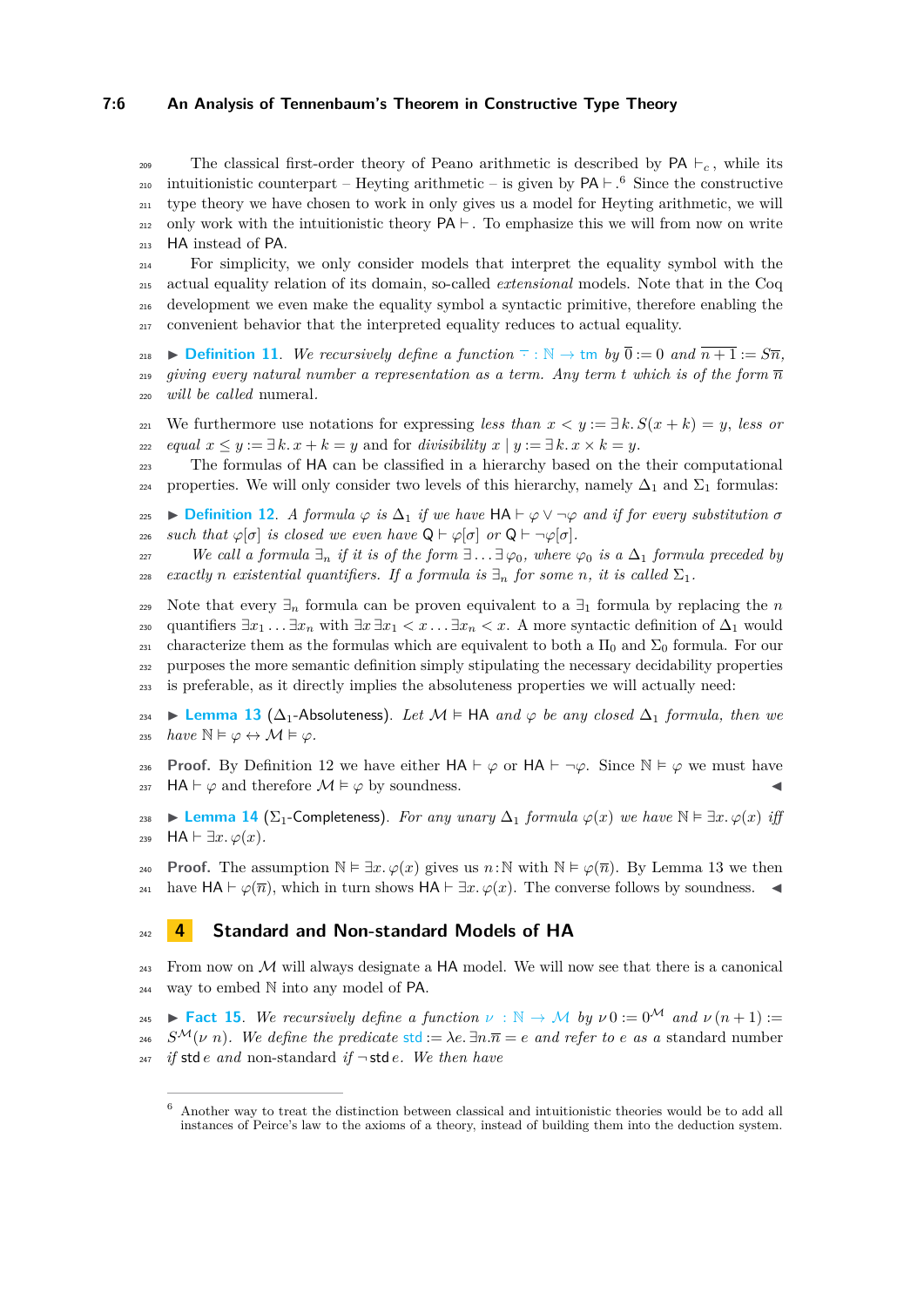- 248 **[1.](https://www.ps.uni-saarland.de/extras/tennenbaum/Tennenbaum_paper/Tennenbaum.Peano.html#eval_num)**  $\hat{\rho} \overline{n} = \nu n$  for any  $n : \mathbb{N}$  and environment  $\rho : \mathbb{N} \to \mathcal{M}$ .
- <sup>249</sup> **[2.](https://www.ps.uni-saarland.de/extras/tennenbaum/Tennenbaum_paper/Tennenbaum.Peano.html#inu_inj)** *ν is an injective homomorphism and therefore an* embedding *of* N *into* M*.*
- 250 *We take both facts as a justification to abuse notation and also write*  $\overline{n}$  *for*  $\nu n$ *.*

251 Usually we would have to write  $0^{\mathcal{M}}, S^{\mathcal{M}}, +^{\mathcal{M}}, \times^{\mathcal{M}}, =^{\mathcal{M}}$  for the interpretations of the re- $252$  spective symbols in a model  $M$ . For better readability we will however take the freedom to <sup>253</sup> overload the symbols  $0, S, +, \cdot, =$  to also refer to these interpretations.

- <sup>254</sup> I **[Definition 16](https://www.ps.uni-saarland.de/extras/tennenbaum/Tennenbaum_paper/Tennenbaum.Peano.html#stdModel)**. M *is called a* standard model *if there is a bijective homomorphism* 255  $\varphi : \mathbb{N} \to \mathcal{M}$ *. We will accordingly write*  $\mathcal{M} \cong \mathbb{N}$  *if this is the case.*
- <sup>256</sup> We can show that  $\nu$  is essentially the only homomorphism from N to M we need to worry <sup>257</sup> about, since it is unique up to functional extensionality:
- <span id="page-6-0"></span>258  $\blacktriangleright$  **[Lemma 17](https://www.ps.uni-saarland.de/extras/tennenbaum/Tennenbaum_paper/Tennenbaum.Peano.html#hom_agree_inu)**. Let  $\varphi : \mathbb{N} \to \mathcal{M}$  be a homomorphism, then  $\forall x : \mathbb{N}, \varphi x = \nu x$ .
- **Proof.** By induction on  $x$  and using the fact that both are homomorphisms.
- <span id="page-6-4"></span><sup>260</sup> We now have two equivalent ways to express standardness of a model.
- 261 ► [Lemma 18](https://www.ps.uni-saarland.de/extras/tennenbaum/Tennenbaum_paper/Tennenbaum.Peano.html#stdModel_eqiv).  $M \cong N$  *iff*  $\forall e : M$ *stde.*
- **Proof.** Given  $M \cong \mathbb{N}$ , there is an isomorphism  $\varphi : \mathbb{N} \to M$ . Since  $\varphi$  is surjective, Lemma [17](#page-6-0) <sup>263</sup> implies that  $\nu$  must also be surjective. For the converse: if  $\nu$  is surjective, it is an isomorphism  $_{264}$  since it is injective by Fact [15.](#page-5-4)
- <sup>265</sup> Having seen that every model contains a unique embedding of N, one may wonder whether
- 266 there is a formula  $\varphi$  which could define and pick out precisely the standard numbers in M. <sup>267</sup> Lemma [19](#page-6-1) gives a negative answer to this question:

<span id="page-6-1"></span>268 **► [Lemma 19](https://www.ps.uni-saarland.de/extras/tennenbaum/Tennenbaum_paper/Tennenbaum.Coding.html#stdModel_equiv)**. *There is a unary formula*  $\varphi(x)$  *with*  $\forall e : \mathcal{M}$ . (stde  $\leftrightarrow \mathcal{M} \models \varphi(e)$ ) *if and only* 269 *if*  $M ≌ N$ .

- **Proof.** Given a formula  $\varphi$  with the stated property, we certainly have  $\mathcal{M} \models \varphi(\overline{0})$  since  $\overline{0}$  is a 271 standard number, and clearly  $\mathcal{M} \models \varphi(x) \implies \mathsf{std} \, x \implies \mathsf{std} \, (Sx) \implies \mathcal{M} \models \varphi(Sx)$ . Thus 272 by induction in the model, we have  $\mathcal{M} \models \forall x \, \varphi(x)$ , which is equivalent to  $\forall e \, \varphi \mathcal{M}$ . std *e*. The <sup>273</sup> converse implication holds by choosing the formula  $x = x$ .
- <span id="page-6-2"></span><sup>274</sup> We now turn our attention to models which are not isomorphic to N.
- 275 ► **[Fact 20](https://www.ps.uni-saarland.de/extras/tennenbaum/Tennenbaum_paper/Tennenbaum.Coding.html#num_lt_nonStd)**. For any  $e: M$ , we have  $\neg$  std  $e$  *iff*  $\forall n: \mathbb{N}$ .  $e > \overline{n}$ .

276 **[Definition 21](https://www.ps.uni-saarland.de/extras/tennenbaum/Tennenbaum_paper/Tennenbaum.Peano.html#nonStd)**. Founded on the result of Fact [20](#page-6-2) we write  $e > \mathbb{N}$  iff  $\neg$  std  $e$  and call M

- 277 [non-standard](https://www.ps.uni-saarland.de/extras/tennenbaum/Tennenbaum_paper/Tennenbaum.Peano.html#nonStd) *(written*  $M > N$ *)* iff there is  $e : M$  such that  $e > N$ ,
- $278$  [not standard](https://www.ps.uni-saarland.de/extras/tennenbaum/Tennenbaum_paper/Tennenbaum.Peano.html#notStd) *(written*  $M \not\cong N$ *) iff*  $\neg M \cong N$ .
- 279 *We will also write*  $e: \mathcal{M} > \mathbb{N}$  to express the existence of a non-standard element  $e$  in  $\mathcal{M}$ .
- 280 Of course we have  $M > \mathbb{N} \to \mathcal{M} \not\cong \mathbb{N}$ , but the converse implication does not hold construct-<sup>281</sup> ively in general, so the distinction of both notions becomes meaningful.
- <span id="page-6-3"></span> $282$  **► [Lemma 22](https://www.ps.uni-saarland.de/extras/tennenbaum/Tennenbaum_paper/Tennenbaum.Coding.html#Overspill)** (Overspill). *If*  $M \ncong \mathbb{N}$  *and*  $\varphi(x)$  *is unary with*  $M \vDash \varphi(\overline{n})$  *for every n*:N, *then*
- [1.](https://www.ps.uni-saarland.de/extras/tennenbaum/Tennenbaum_paper/Tennenbaum.Coding.html#Overspill)  $\neg (\forall e : \mathcal{M} \ldotp \mathcal{M} \models \varphi(e) \rightarrow \mathsf{std}\,e)$ 283
- 284 **[2.](https://www.ps.uni-saarland.de/extras/tennenbaum/Tennenbaum_paper/Tennenbaum.Coding.html#Overspill_DN)** stable std  $\rightarrow \neg \neg \exists e > \mathbb{N}$ .  $\mathcal{M} \models \varphi(e)$
- 285 **[3.](https://www.ps.uni-saarland.de/extras/tennenbaum/Tennenbaum_paper/Tennenbaum.Coding.html#Overspill_DNE)** DNE  $\rightarrow \exists e > \mathbb{N}$ .  $\mathcal{M} \models \varphi(e)$ .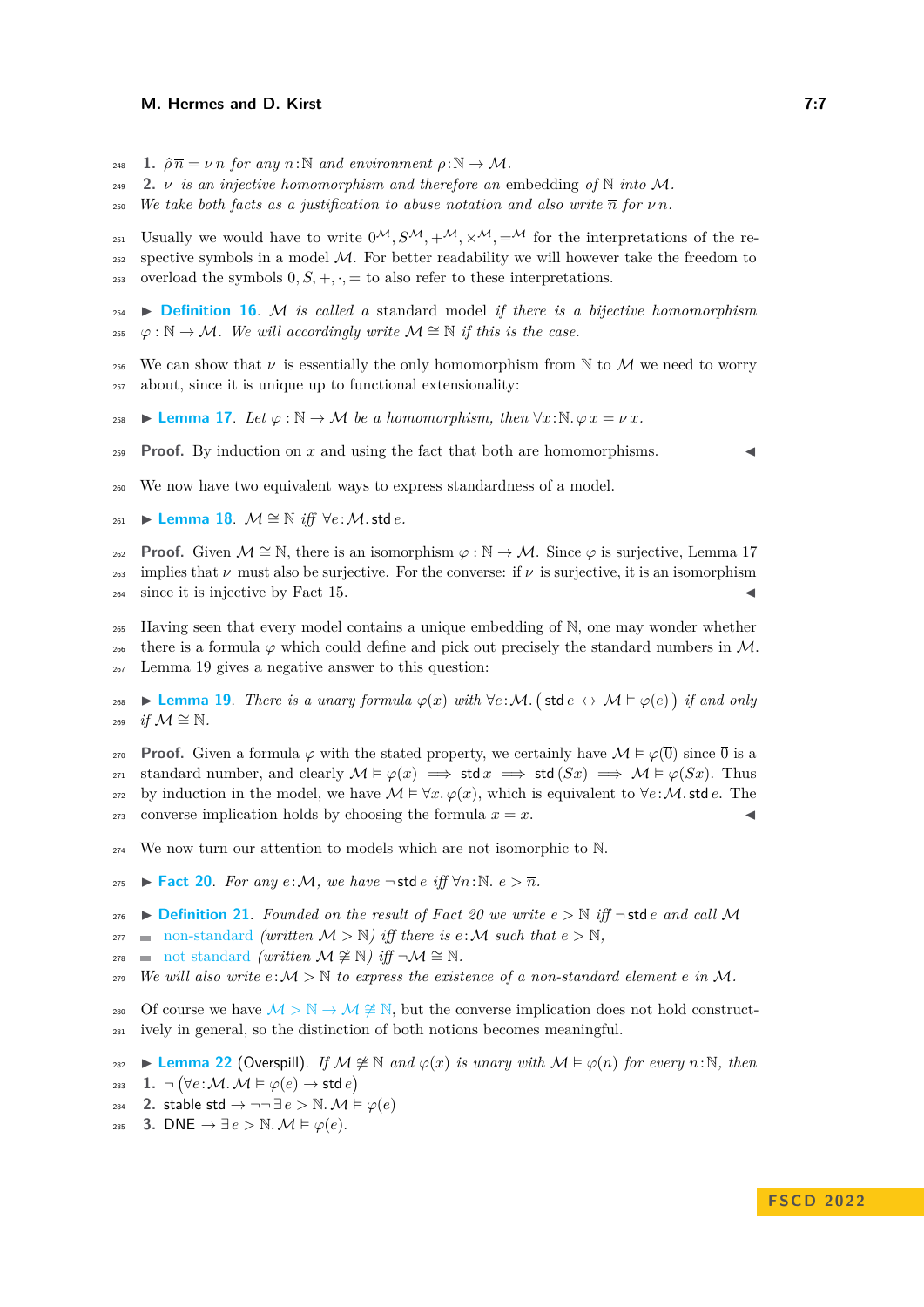#### **7:8 An Analysis of Tennenbaum's Theorem in Constructive Type Theory**

**Proof.** (1) Assuming  $\forall e: M$ .  $M \models \varphi(e) \rightarrow \text{std }e$  and combining it with our assumption that  $\varphi$ 

 $287$  holds on all numerals, Lemma [19](#page-6-1) implies  $\mathcal{M} \cong \mathbb{N}$ , giving us a contradiction. For (2) note that

288 we constructively have that  $\neg \exists e: \mathcal{M}.\neg \mathsf{std}\, e \land \mathcal{M} \models \varphi(e) \text{ implies } \forall e: \mathcal{M}.\neg \mathcal{M} \models \varphi(e) \rightarrow \neg \neg \mathsf{std}\, e,$ 

<sup>289</sup> and by using the stability of std we therefore get a contradiction in the same way as in (1).  $290$  Statement (3) immediately follows from (2).

<sup>291</sup> In Section [5](#page-7-0) we will use Overspill to encode arbitrary predicates by non-standard elements.

## <span id="page-7-0"></span><sup>292</sup> **5 Coding Finite and Infinite Predicates**

 There is a standard way in which finite sets of natural numbers can be encoded by a single natural number. This is readily established in N and can then be carried over with relative ease to any HA model. Overspill has interesting consequences when it comes to this encoding, 296 as for models  $M \not\cong \mathbb{N}$ , it allows the potential encoding of any predicate  $p : \mathbb{N} \to \mathbb{P}$ .

<sup>297</sup> For the natural number version of the encoding, we only need some injective function <sup>298</sup>  $\pi : \mathbb{N} \to \mathbb{N}$  whose image consists only of prime numbers.

<span id="page-7-1"></span>299 **I [Lemma 23](https://www.ps.uni-saarland.de/extras/tennenbaum/Tennenbaum_paper/Tennenbaum.Coding.html#Coding_nat)** (Finite Coding in N). *Given any predicate*  $p : \mathbb{N} \to \mathbb{P}$  *and bound n*:N*, we have* 

$$
\text{and } \neg\neg \exists c: \mathbb{N} \ \forall u: \mathbb{N}. \big( u < n \to (p \, u \leftrightarrow \pi_u \mid c) \big) \land \big( \pi_u \mid c \to u < n \big)
$$

301 *i.e.* up to the specified bound *n*, the code *c* is divisible by the prime  $\pi_u$  iff p holds on  $u:\mathbb{N}$ . 302 *The second part of the conjunction assures that no primes bigger than*  $\pi_n$  *are present in the* 303 *code.* Note that if p [is definite,](https://www.ps.uni-saarland.de/extras/tennenbaum/Tennenbaum_paper/Tennenbaum.Coding.html#Coding_nat_Definite) we can drop the  $\neg$ .

**Proof.** We do a proof by induction on *n*. For  $n = 0$  we can choose  $c = 1$ . For the induction 305 step we first note that  $\neg$ ( $pn \lor \neg pn$ ) is constructively provable and that the induction 306 hypothesis as well as the goal come with double negations at the front. Using  $p n \vee \neg p n$  we  $307$  can now consider two cases. If  $\neg p \, n$  we can simply take the code c given by the induction 308 hypothesis. If p n, we set the new code to be  $c \cdot \pi_n$ . In both cases the separate parts of the  $\frac{309}{209}$  conjunction are checked by making use of the fact that  $\pi$  is an injective prime function.

<span id="page-7-3"></span>310 **Example 24.** To formulate the above result in a generic model  $M \models HA$ , we require an <sup>311</sup> *object level representation of the prime function π. For now we will simply assume that we*  $312$  *have such a binary formula*  $\Pi(x, y)$  *and defer the justification to Section [6.](#page-8-0)* 

313 This now makes it possible to express " $\pi_u$  divides *c*" by  $\exists p$ .  $\Pi(u, p) \wedge p \mid c$ , where we will  $_{314}$  abuse notation and simply write  $\Pi(u) \mid c$  for this. With  $\Pi$  then, we can take the coding <sup>315</sup> result established for N and use it to show a similar result in any model of HA.

<span id="page-7-2"></span> $\mathbf{S}$ **16**  $\blacksquare$  **[Lemma 25](https://www.ps.uni-saarland.de/extras/tennenbaum/Tennenbaum_paper/Tennenbaum.Coding.html#Coding_model_binary)** (Finite Coding in M). *For any binary formula*  $\alpha(x, y)$  *and*  $n : \mathbb{N}$  *we have* 

$$
\lim_{313} \qquad \mathcal{M} \models \forall \, b \,\neg \neg \, \exists \, c \, \forall \, u < \overline{n}. \ \alpha(u, b) \leftrightarrow \Pi(u) \mid c.
$$

 $\mathcal{L}$  *If*  $\mathcal{M} \models \alpha(\overline{u}, b)$  *[is definite](https://www.ps.uni-saarland.de/extras/tennenbaum/Tennenbaum_paper/Tennenbaum.Coding.html#Coding_model_binary_Definite) for every*  $u:\mathbb{N}, b:\mathcal{M}$ *, we can drop the*  $\neg$  *n in the above.* 

320 **Proof.** Let  $b : M$ , then define the predicate  $p := \lambda u : \mathbb{N} \cdot M \models \alpha(\overline{u}, b)$ . Then Lemma [23](#page-7-1) 321 potentially gives us a code  $a:\mathbb{N}$  for p up to the bound n. It now suffices to show that the  $322$  actual existence of  $a:\mathbb{N}$  already implies

$$
\mathbf{M} \vDash \exists c \forall u < \overline{n}.\ \alpha(u, b) \leftrightarrow \Pi(u) \mid c.
$$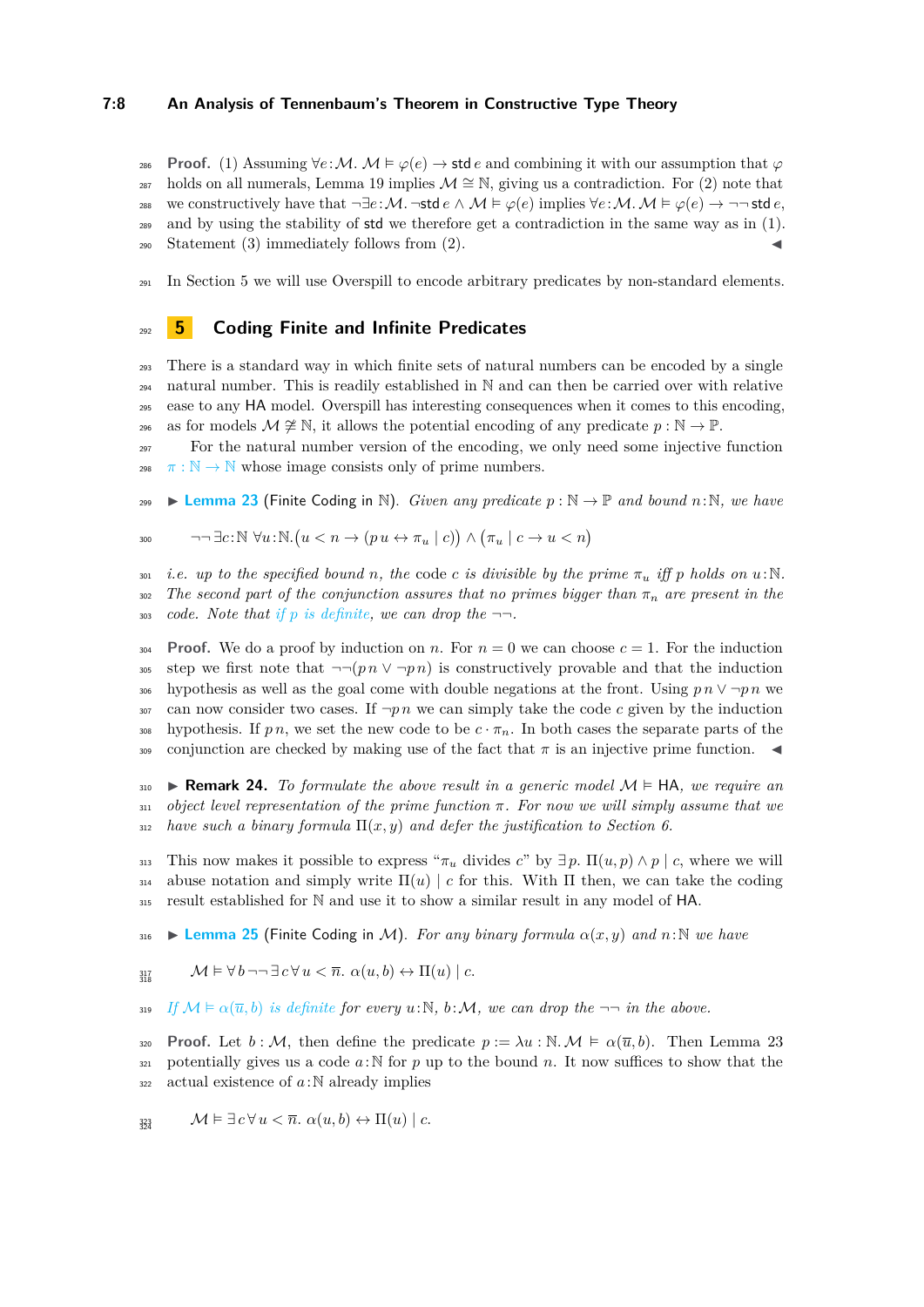325 And indeed, we can verify that  $c = \overline{a}$  shows the existential claim: given  $u : \mathcal{M}$  with  $\mathcal{M} \models u < \overline{n}$ we can conclude that *u* must be a standard number  $\overline{u}$ . We then have the equivalences

$$
\lim_{327 \atop 328} \qquad \mathcal{M} \models \alpha(\overline{u}, b) \iff pu \iff \pi_u \mid a \iff \mathcal{M} \models \Pi(\overline{u}) \mid \overline{a}
$$

 $\sum_{329}$  since *a* codes *p* and  $\Pi$  represents  $\pi$ .

<span id="page-8-1"></span>330 **Example 16** Infinite Coding in M). *If* std *is stable,*  $M \ncong \mathbb{N}$  *and*  $\alpha(x)$  *a unary formula, we* <sup>331</sup> *have*

$$
\exists 32 \qquad \neg \neg \exists c: \mathcal{M} \ \forall u: \mathbb{N}. \ \mathcal{M} \models \alpha(\overline{u}) \leftrightarrow \Pi(\overline{u}) \mid c.
$$

**Proof.** Using Lemma [25](#page-7-2) for the present case where  $\alpha$  is unary, we get

$$
\lim_{334 \atop 335} \qquad \mathcal{M} \models \neg \neg \exists c \forall u < \overline{n}. \ \alpha(u) \leftrightarrow \Pi(u) \mid c
$$

 $\frac{336}{1}$  for every  $n:\mathbb{N}$ , so by Lemma [22](#page-6-3) (Overspill) we get

$$
\neg\neg \exists e \ge \mathbb{N}. \ \mathcal{M} \models \neg\neg \exists c \,\forall u < e. \ \alpha(u) \leftrightarrow \Pi(u) \mid c
$$

$$
\Rightarrow \neg\neg \exists c:\mathcal{M} \forall u:\mathbb{N}.\ \mathcal{M} \models \alpha(\overline{u}) \leftrightarrow \Pi(\overline{u}) \mid c.
$$

340 Where we used that given  $\forall u : \mathcal{M} < e$ . (...) we can show  $\forall u : \mathbb{N}$ . (...), since we have  $e > \mathbb{N}$ 341 and therefore  $\overline{u} < e$  for any  $u:\mathbb{N}$  by Fact [20.](#page-6-2)

<span id="page-8-2"></span> $342$  **► [Lemma 27](https://www.ps.uni-saarland.de/extras/tennenbaum/Tennenbaum_paper/Tennenbaum.Coding.html#Coding_nonstd_binary_Definite)**. If std *is stable,*  $M \not\cong \mathbb{N}$  and  $M \vDash \alpha(\overline{u}, b)$  *is definite for every*  $b : M, u : \mathbb{N}$ , <sup>343</sup> *then we have*

344 
$$
\neg\neg \forall b: \mathcal{M} \exists c: \mathcal{M} \forall u: \mathbb{N}. \mathcal{M} \models \alpha(\overline{u}, b) \leftrightarrow \Pi(\overline{u}) \mid c.
$$

<sup>345</sup> **Proof.** Similar to the proof of Lemma [26,](#page-8-1) but we make use of the definiteness to get the 346 stronger result out of Lemma [25](#page-7-2) and then use Overspill to conclude.

## <span id="page-8-0"></span><sup>347</sup> **6 Church's Thesis for First-Order Arithmetic**

348 Church's thesis (CT) [\[18,](#page-17-3) [40\]](#page-17-4), states that every function  $\mathbb{N} \to \mathbb{N}$  has a representation in a previously chosen, concrete model of computation. In the constructive type theory that we are working in, it is possible to consistently add CT as an axiom [\[42,](#page-18-1) [35,](#page-17-10) [8\]](#page-16-9). Given that we are treating computability in the context of HA, we choose a version of CT which uses a model of computation based on representing functions by formulas in the language of HA.

353 [Axiom 1](https://www.ps.uni-saarland.de/extras/tennenbaum/Tennenbaum_paper/Tennenbaum.Church.html#CT_Q) (CT<sub>Q</sub>). For every function  $f : \mathbb{N} \to \mathbb{N}$  there exists a binary  $\exists_1$  formula  $\varphi_f(x, y)$ 354 *such that for every*  $n:\mathbb{N}$  *we have*  $Q \vdash \forall y. \varphi_f(\overline{n}, y) \leftrightarrow \overline{fn} = y$ *.* 

<sup>355</sup> This formulation takes its justification from the standard result establishing the represent-356 ability of  $\mu$ -recursive functions by  $\Sigma_1$  formulae in Q [\[33,](#page-17-11) [26\]](#page-17-12), combined with the fact that 357 existential quantifiers can be compressed as mentioned in Section [3,](#page-4-0) to get the desired  $\exists_1$ 358 formula. We can now apply  $CT_Q$  on the injective prime function  $\pi$  to immediately settle <sup>359</sup> Remark [24:](#page-7-3)

 $\text{360}$  **[Fact 28](https://www.ps.uni-saarland.de/extras/tennenbaum/Tennenbaum_paper/Tennenbaum.Variants.html#Irred_repr)**. There is a binary formula representing the injective prime function  $\pi$  in Q.

<sup>361</sup> Furthermore, we can use it to establish the representability of decidable and enumerable <sup>362</sup> predicates in Q [\[30\]](#page-17-13).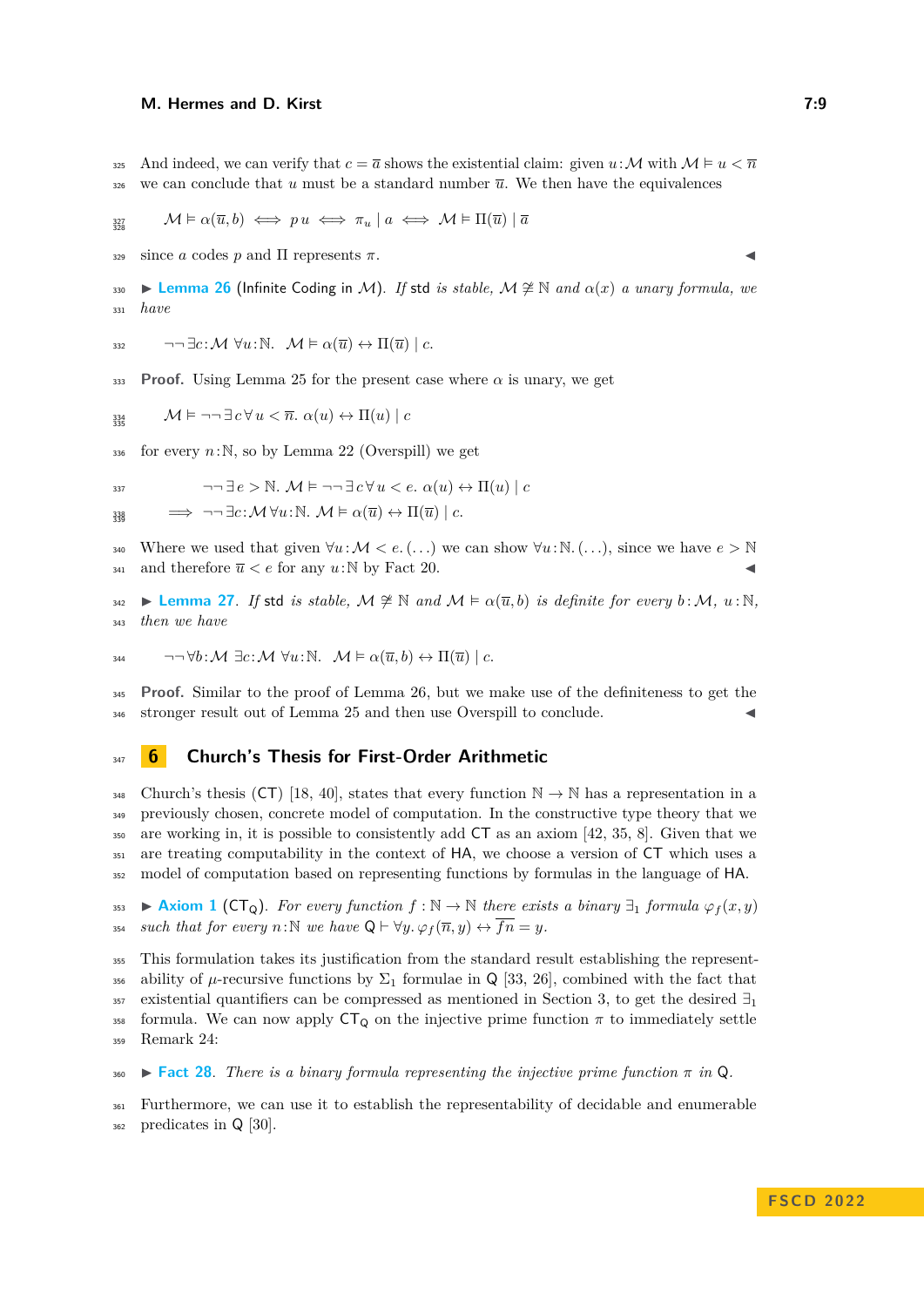#### **7:10 An Analysis of Tennenbaum's Theorem in Constructive Type Theory**

363 **▶ [Definition 29](https://www.ps.uni-saarland.de/extras/tennenbaum/Tennenbaum_paper/Tennenbaum.Church.html#strong_repr).** *We call*  $p : \mathbb{N} \to \mathbb{P}$  [weakly representable](https://www.ps.uni-saarland.de/extras/tennenbaum/Tennenbaum_paper/Tennenbaum.Church.html#weak_repr) *by*  $\varphi_n(x)$  *if*  $\forall n : \mathbb{N} \cdot p \cdot n \leftrightarrow \mathbb{Q} \vdash \varphi_n(\overline{n})$ , 364 *and* [strongly representable](https://www.ps.uni-saarland.de/extras/tennenbaum/Tennenbaum_paper/Tennenbaum.Church.html#strong_repr) *if*  $p n \to \mathsf{Q} \vdash \varphi_n(\overline{n})$  *and*  $\neg p n \to \mathsf{Q} \vdash \neg \varphi_n(\overline{n})$  *for every*  $n : \mathbb{N}$ .

<span id="page-9-3"></span>365 **Example 10** I [Lemma 30](https://www.ps.uni-saarland.de/extras/tennenbaum/Tennenbaum_paper/Tennenbaum.Church.html#CT_RTs) (Representability Theorem (RT)). Assume  $CT_0$ , and let  $p : \mathbb{N} \to \mathbb{P}$  be given.

366 **[1.](https://www.ps.uni-saarland.de/extras/tennenbaum/Tennenbaum_paper/Tennenbaum.Church.html#CT_RTs)** *If*  $p$  *is decidable, it is strongly representable by a unary*  $\exists_1$  *formula.* 

367 **[2.](https://www.ps.uni-saarland.de/extras/tennenbaum/Tennenbaum_paper/Tennenbaum.Church.html#CT_RTw)** *If p is enumerable, it is weakly representable by a unary*  $\exists_2$  *formula.* 

**Proof.** If *p* is decidable, then there is a function  $f : \mathbb{N} \to \mathbb{N}$  such that  $\forall x : \mathbb{N}$ .  $p x \leftrightarrow fx = 0$  and 369 by  $CT_Q$  there is a binary  $\exists_1$  formula  $\varphi_f(x, y)$  representing f. We then define  $\varphi_p(x) := \varphi_f(x, \overline{0})$ <sup>370</sup> and deduce

 $p n \implies f n = 0 \implies \mathsf{Q} \vdash \overline{f n} = \overline{0} \implies \mathsf{Q} \vdash \varphi_f(\overline{n}, \overline{0}) \implies \mathsf{Q} \vdash \varphi_n(\overline{n})$ 

 $\neg pn \implies fn \neq 0 \implies \mathsf{Q} \vdash \neg(\overline{fn} = \overline{0}) \implies \mathsf{Q} \vdash \neg \varphi_f(\overline{n}, \overline{0}) \implies \mathsf{Q} \vdash \neg \varphi_p(\overline{n})$ 372

<sup>374</sup> which shows that *p* is strongly representable.

375 If *p* is enumerable, then there is  $f : \mathbb{N} \to \mathbb{N}$  such that  $\forall x : \mathbb{N} \cdot px \leftrightarrow \exists n. f n = x + 1$ 376 and by  $\mathsf{CT}_\mathsf{Q}$  there is a binary  $\exists_1$  formula  $\varphi_f(x, y)$  representing f. We then define  $\varphi_p(x) :=$  $\exists n. \varphi_f(n, Sx)$  giving us

$$
\begin{array}{ll}\n\mathsf{Q}\vdash \varphi_p(\overline{x}) \iff \mathsf{Q}\vdash \exists\, n.\, \varphi_f(n,S\overline{x}) \iff \exists n\!:\!\mathbb{N}.\, \mathsf{Q}\vdash \varphi_f(\overline{n},S\overline{x}) \\
\iff \exists n\!:\!\mathbb{N}.\, \mathsf{Q}\vdash \overline{fn}=S\overline{x} \iff \exists n\!:\!\mathbb{N}.\,fn=x+1 \iff px\n\end{array}
$$

381 which shows that *p* is weakly representable by a  $\exists$ <sub>2</sub> formula.

<span id="page-9-0"></span><sup>382</sup> **7 Tennenbaum's Theorem**

 We will now present several proofs of Tennenbaum's theorem, differing in the assumptions they make and the strength of their results. All of the proofs have in common that they start <sup>385</sup> by the assumption  $M > N$  to then make use of the coding lemma to encode a particular formula or predicate by an element of the model.

 In Section [7.1](#page-9-1) we will assume enumerability of the model, enabling a direct diagonal argument. This proof idea can be found in [\[3\]](#page-16-0). In Section [7.2](#page-10-0) we look at the proof approach that is most prominently found in the literature [\[34,](#page-17-1) [14\]](#page-16-1) and uses the existence of recursively inseparable sets. We sharpen this approach to a generalization only relying on decidability of the divisibility relation of the model.

 Another variant of the usual proof was proposed in [\[20\]](#page-17-14) and circumvents the usage of Overspill. In our constructive setting, this leads to a perceivable difference when it comes to the strength of the result. Lastly we look at the consequences of Tennenbaum's theorem, once the underlying semantics is made explicitly constructive. The latter two variations are discussed in Section [7.3.](#page-12-0)

#### <span id="page-9-1"></span><sup>397</sup> **7.1 Via a Diagonal Argument**

<span id="page-9-2"></span><sup>398</sup> We start by noting that every HA model can prove the most basic fact about divisibility.

<sup>399</sup> I **[Lemma 31](https://www.ps.uni-saarland.de/extras/tennenbaum/Tennenbaum_paper/Tennenbaum.Peano.html#iEuclid)** (Euclidean Lemma). *Given e, d*:M *we have*

$$
\text{400} \qquad \mathcal{M} \models \exists r \, q. \, e = q \cdot d + r \ \land \ (0 < d \rightarrow r < d)
$$

401 *and the [uniqueness property](https://www.ps.uni-saarland.de/extras/tennenbaum/Tennenbaum_paper/Tennenbaum.Peano.html#iFac_unique) telling us that if*  $r_1, r_2 < d$  *then*  $q_1 \cdot d + r_1 = q_2 \cdot d + r_2$  *implies*  $q_1 = q_2$  *and*  $r_1 = r_2$ .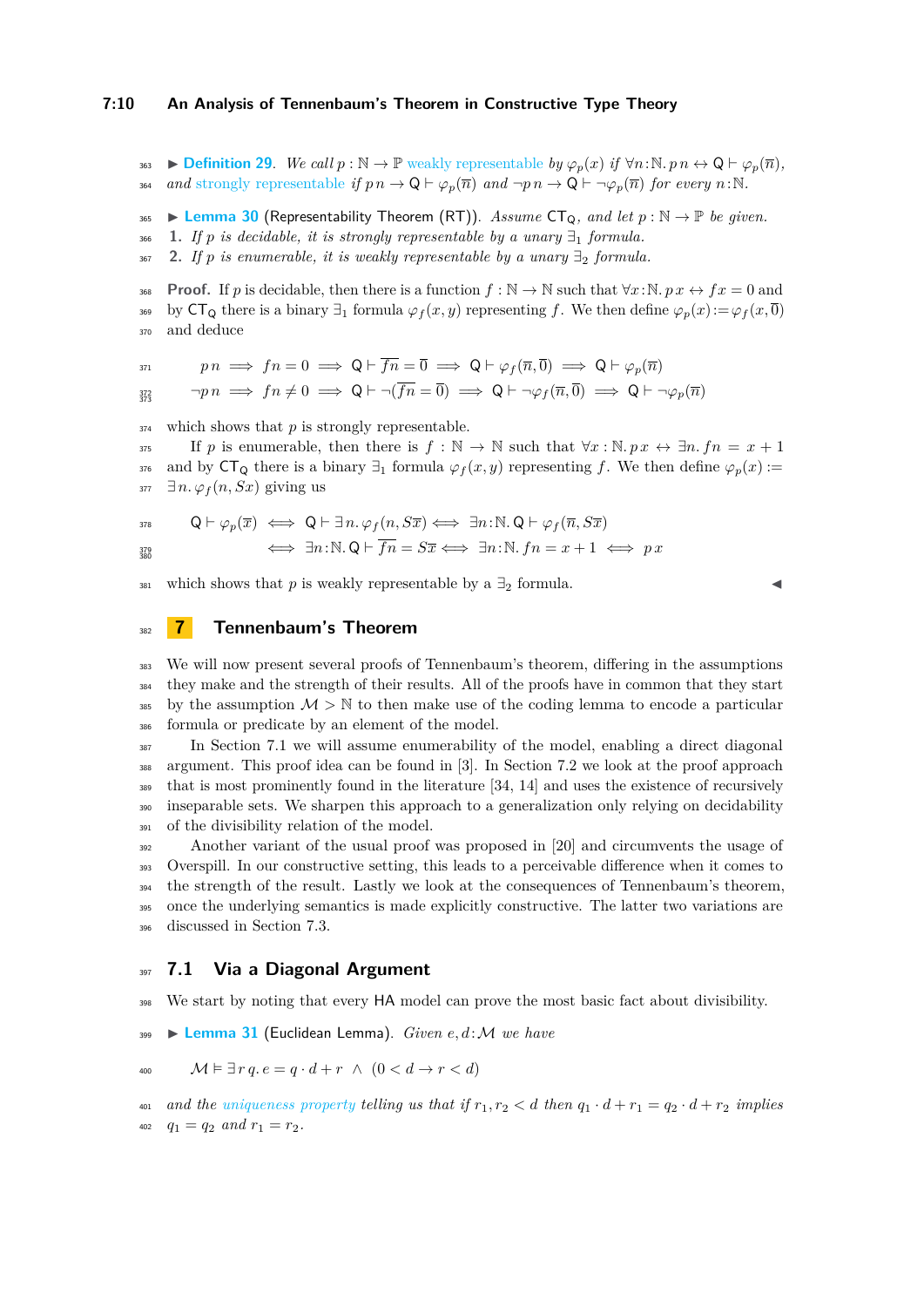**Proof.** For Euclid's lemma, there is a standard proof by induction on  $e:\mathcal{M}$ . The uniqueness <sup>404</sup> claim requires some basic results about the order relation *<*. J

<span id="page-10-2"></span> $\blacktriangle$  **[Lemma 32](https://www.ps.uni-saarland.de/extras/tennenbaum/Tennenbaum_paper/Tennenbaum.Tennenbaum_diagonal.html#dec_div)**. If M is enumerable and discrete, then  $\lambda nd$ .  $\mathcal{M} \models \overline{n} | d$  has a decider.

**Proof.** Let  $n:\mathbb{N}$  and  $d:\mathcal{M}$  be given. By the Euclidean Lemma [31](#page-9-2) we have  $\exists q, r : \mathcal{M}$ .  $e = q \cdot d + r$ . 407 This existence is propositional, so presently we cannot use it to give a decision for  $e \mid d$ . Since 408 M is enumerable, there is a surjective function  $q : \mathbb{N} \to \mathcal{M}$  and the above existence therefore shows  $\exists q, r : \mathbb{N}. e = (g q) \cdot d + (g r)$ . Since equality is decidable in M and  $\mathbb{N}^2$  [is witnessing,](https://www.ps.uni-saarland.de/extras/tennenbaum/Tennenbaum_paper/Tennenbaum.DecidabilityFacts.html#ProductWO) 410 we get  $\Sigma q, r : \mathbb{N}. e = (g q) \cdot d + (g r)$ , giving us computational access to r, now allowing us to 411 construct the decision. By the uniqueness part of Lemma [31](#page-9-2) we have  $q r = 0 \leftrightarrow e \mid d$ , so the 412 decidability of  $e \mid d$  is entailed by the decidability of  $gr = 0$ .

- <span id="page-10-1"></span> $\bullet$  **[Lemma 33](https://www.ps.uni-saarland.de/extras/tennenbaum/Tennenbaum_paper/Tennenbaum.Variants.html#stable_Std)**. **[1.](https://www.ps.uni-saarland.de/extras/tennenbaum/Tennenbaum_paper/Tennenbaum.Variants.html#stable_Std)** *If* std *is stable, then so is*  $M \cong N$ .
- <sup>414</sup> **[2.](https://www.ps.uni-saarland.de/extras/tennenbaum/Tennenbaum_paper/Tennenbaum.Variants.html#MP_Discrete_stable_std)** *Assuming* MP *and discreteness of* M*, then* std *is stable.*

<sup>415</sup> **Proof.** The first statement is trivial by Lemma [18.](#page-6-4) For the second, recall that std *e* stands 416 for  $\exists n:\mathbb{N}\cdot\overline{n}=e$ . Since  $\overline{n}=e$  in M is decidable, stability follows from Fact [5.](#page-3-0)

<span id="page-10-3"></span><sup>417</sup> I **[Lemma 34](https://www.ps.uni-saarland.de/extras/tennenbaum/Tennenbaum_paper/Tennenbaum.Tennenbaum_diagonal.html#Coding_Dec)**. *If* std *is stable,* M 6∼= N*, and p*:N → P *decidable, then potentially there is a* 418 *code*  $c : \mathcal{M}$  *such that*  $\forall n : \mathbb{N}$ *. pn*  $\leftrightarrow \mathcal{M} \models \overline{\pi_n} \mid c$ *.* 

**Proof.** By RT, there is a formula  $\varphi_p$  strongly representing p. Under the given assumptions, we can use the coding Lemma [26,](#page-8-1) yielding a code  $c : \mathcal{M}$  for  $\varphi_p$ , such that  $\forall u : \mathbb{N} \cdot \mathcal{M} \models \varphi_p(\overline{u}) \leftrightarrow$  $\pi$ <sup>421</sup>  $\Pi(\overline{u})$  | *c*. Overall this shows:

$$
p n \implies \mathsf{Q} \vdash \varphi_p(\overline{n}) \implies \mathcal{M} \models \varphi_p(\overline{n}) \implies \mathcal{M} \models \Pi(\overline{n}) \mid c
$$

$$
\lim_{424} \qquad \neg p \, n \implies \mathsf{Q} \vdash \neg \, \varphi_p(\overline{n}) \implies \neg \, \mathcal{M} \models \varphi_p(\overline{n}) \implies \neg \, \mathcal{M} \models \Pi(\overline{n}) \mid c.
$$

425 Since *p* is decidable, the latter implication entails  $\mathcal{M} \models \Pi(\overline{n}) \mid c \implies pn$ , which overall 426 shows the desired equivalence.

<span id="page-10-4"></span><sup>427</sup> This gives us the following version of Tennenbaum's theorem:

 $428$  **► [Theorem 35](https://www.ps.uni-saarland.de/extras/tennenbaum/Tennenbaum_paper/Tennenbaum.Tennenbaum_diagonal.html#Tennenbaum_diagonal)**. Assuming MP, if M is enumerable and discrete, then  $\mathcal{M} \cong \mathbb{N}$ .

**Proof.** By Lemma [33](#page-10-1) it suffices to show  $\neg\neg M \cong \mathbb{N}$ . So assume  $M \ncong \mathbb{N}$  and try to derive  $\perp$ . 430 Given the enumerability, there is a surjective function  $q : \mathbb{N} \to M$ . We use this to define the  $\mu_{31}$  predicate  $p := \lambda n : \mathbb{N} \setminus \mathbb{N} \models \overline{\pi_n} | g \, n$ , which is decidable by Lemma [32.](#page-10-2) By Lemma [34](#page-10-3) and surjectivity of *g* then, there is some *c*:N, such that  $\neg M \models \overline{\pi_c} \mid g \, c \stackrel{\text{def.}}{\iff} pc \stackrel{34}{\iff} M \models \overline{\pi_c} \mid g \, c$  $\neg M \models \overline{\pi_c} \mid g \, c \stackrel{\text{def.}}{\iff} pc \stackrel{34}{\iff} M \models \overline{\pi_c} \mid g \, c$  $\neg M \models \overline{\pi_c} \mid g \, c \stackrel{\text{def.}}{\iff} pc \stackrel{34}{\iff} M \models \overline{\pi_c} \mid g \, c$ <sup>433</sup> which gives the desired contradiction.

### <span id="page-10-0"></span><sup>434</sup> **7.2 Via Inseparable Predicates**

 The usual proof of Tennenbaum's theorem [\[14,](#page-16-1) [34\]](#page-17-1) uses the existence of recursively inseparable sets and non-standard coding to establish the existence of a non-recursive set. In this situation, if we then were to again assume enumerability and discreteness of M, we could easily reach the same conclusion as in Theorem [35.](#page-10-4) In the following however, we want to highlight that 439 the proof which uses inseparable sets allows for a characterization of  $\mathcal{M} \cong \mathbb{N}$  which only makes reference to the decidability of divisibility by numerals:

**441**  $\triangleright$  **[Definition 36](https://www.ps.uni-saarland.de/extras/tennenbaum/Tennenbaum_paper/Tennenbaum.Tennenbaum_insep.html#div_num)**. For  $d : \mathcal{M}$  define the predicate  $\overline{\cdot} | d := \lambda n : \mathbb{N} \cdot \mathcal{M} \models \overline{n} | d$ .

 $\mu_{442}$  So in particular, in the following we will not assume enumerability or discreteness of M.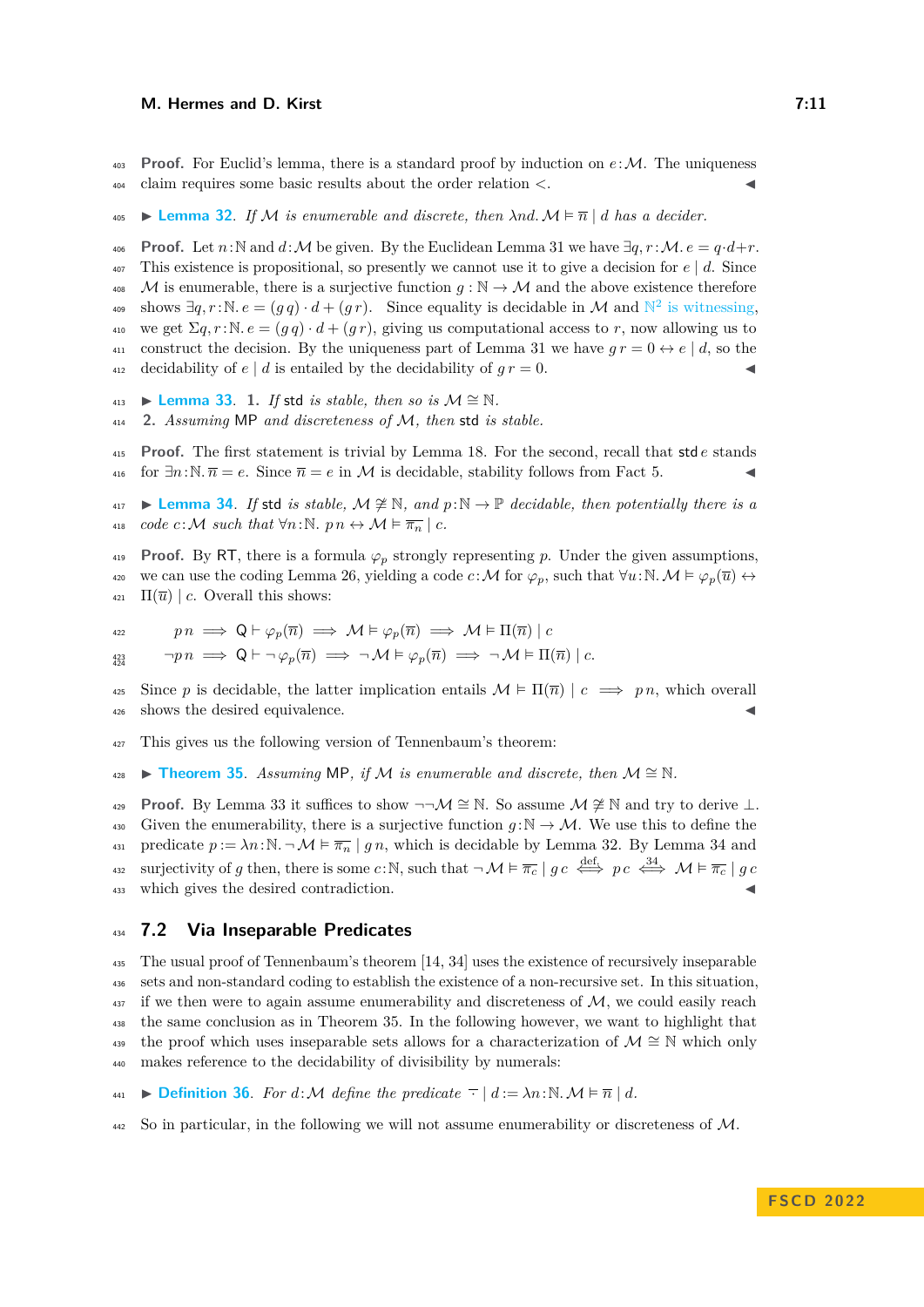#### **7:12 An Analysis of Tennenbaum's Theorem in Constructive Type Theory**

- 443 **▶ [Definition 37](https://www.ps.uni-saarland.de/extras/tennenbaum/Tennenbaum_paper/Tennenbaum.Tennenbaum_insep.html#Insep)**. *A pair A, B* :  $\mathbb{N}$  →  $\mathbb{P}$  *of predicates is called* inseparable *iff*
- <sup>444</sup> **1.** *they are disjoint, meaning* ∀*n*:N*.* ¬(*A n* ∧ *B n*)
- 445 **2.** *there is no decidable*  $D : \mathbb{N} \to \mathbb{P}$  *which includes*  $A$  *i.e.*  $\forall n : \mathbb{N}$ .  $A n \to D n$  *and is disjoint* 446 *from B i.e.*  $\forall n : \mathbb{N} \neg (B \cap D \cap D)$ .
- <span id="page-11-1"></span> $\longleftarrow$  **[Lemma 38](https://www.ps.uni-saarland.de/extras/tennenbaum/Tennenbaum_paper/Tennenbaum.Tennenbaum_insep.html#Insep_)**. There are inseparable enumerable predicates  $A, B : \mathbb{N} \to \mathbb{P}$ .

**Proof.** We use an enumeration  $\Phi_n$ : fm of formulas to define disjoint predicates  $A := \lambda n$ :  $\mathcal{A}_4$ ,  $\mathcal{A}_8$   $\vdash \neg \Phi_n(\overline{n})$  and  $B := \lambda n : \mathcal{A} \cup \Phi_n(\overline{n})$ . Since proofs over Q can be enumerated, A and B <sup>450</sup> are enumerable. Assume we are given a decidable predicate *D* which includes *A* and is disjoint  $\frac{451}{451}$  from *B*. Using RT and the enumeration, there is *d*:N such that  $\Phi_d$  strongly represents *D*. This 452 gives us  $D d \implies Q \vdash \Phi_d(\overline{d}) \implies B d$ , contradicting the disjointness of *B* and *D*, therefore 453 showing  $\neg D d$ . Furthermore, representability gives us  $\neg D d \implies \mathsf{Q} \vdash \neg \Phi_d(\overline{d}) \implies A d$  and since *A* is included in *D*, this shows  $\neg D d \implies D d$ . Overall this gives us a contradiction.

- <span id="page-11-2"></span> $\bullet$  **► [Corollary 39](https://www.ps.uni-saarland.de/extras/tennenbaum/Tennenbaum_paper/Tennenbaum.Tennenbaum_insep.html#CT_Inseparable)**. *There is a pair*  $\alpha(z)$ ,  $\beta(z)$  *of unary*  $\exists$ <sub>2</sub> *formulas such that*  $A := \lambda n : \mathbb{N}$ . Q  $\vdash \alpha(\overline{n})$ 456 *and*  $B := \lambda n : \mathbb{N}$ .  $\mathbb{Q} \vdash \beta(\overline{n})$  *are inseparable and enumerable.*
- <sup>457</sup> **Proof.** We get the desired formulas by using the weak representability of Lemma [30](#page-9-3) on the <sup>458</sup> predicates given by Lemma [38.](#page-11-1) J
- <span id="page-11-4"></span>459 ► [Lemma 40](https://www.ps.uni-saarland.de/extras/tennenbaum/Tennenbaum_paper/Tennenbaum.Tennenbaum_insep.html#nonDecDiv). Assuming stability of std and  $M \ncong \mathbb{N}$ , then  $\neg\neg \exists d : \mathcal{M}.\neg \text{Dec}(\neg \mid d)$ .
- **Proof.** By Corollary [39](#page-11-2) there are inseparable formulas  $\exists x, y, \alpha_0(x, y, z)$  and  $\exists x, y, \beta_0(x, y, \overline{n})$ <sup>461</sup> such that  $\alpha_0$ ,  $\beta_0$  are  $\Delta_1$ . Since they are disjoint, we have:

462 
$$
\mathbb{N} \models \forall x \, y \, u \, v \, z < \overline{n} \, \neg(\alpha_0(x, y, z) \land \beta_0(u, v, z))
$$

 $463$  for every bound  $n:\mathbb{N}$ . By Lemma [13](#page-5-3) we then get

464 
$$
\mathcal{M} \vDash \forall x \, y \, u \, v \, z < \overline{n} \cdot \neg(\alpha_0(x, y, z) \land \beta_0(u, v, z))
$$

 $465$  and using Overspill we therefore potentially have  $e:\mathcal{M}$  with

$$
\mathcal{M} \vDash \forall x \, y \, u \, v \, z < e. \, \neg(\alpha_0(x, y, z) \land \beta_0(u, v, z))
$$

- <sup>467</sup> showing the disjointness of  $α_0, β_0$  when everything is bounded by *e*. We now define the 468 predicate  $X := \lambda n : \mathbb{N}$ .  $\mathcal{M} \models \exists x, y \leq e$ .  $\alpha_0(x, y, \overline{n})$  and note that
- $\mathcal{A}_{469}$  = If  $Q \vdash \exists x, y, \alpha_0(x, y, \overline{n})$  there are  $m_1, m_2 : \mathbb{N}$  with  $\mathbb{N} \models \alpha_0(\overline{m_1}, \overline{m_2}, \overline{n})$  and  $\mathcal{M} \models \alpha_0(\overline{m_1}, \overline{m_2}, \overline{n})$ <sup>470</sup> by Lemma [13.](#page-5-3) We therefore get *Xn*.
- 471 Assume that  $X_n \wedge \mathsf{Q} \vdash \exists x, y, \beta_0(x, y, \overline{n})$ . Then similarly to above, there are  $m_1, m_2$ :<sup>N</sup> with  $M \models \beta_0(\overline{m_1}, \overline{m_2}, \overline{n})$ , showing  $M \models \exists x, y < e$ .  $\beta_0(x, y, \overline{n})$ . Together with *Xn* this
- $\alpha_{13}$  contradicts the disjointness of  $\alpha_0$ ,  $\beta_0$  under the bound *e*.

<sup>474</sup> Due to the inseparability of the given formulas, this shows that *X* cannot be decidable and  $\frac{475}{475}$  by Lemma [27](#page-8-2) there is now potentially a code  $d: \mathcal{M}$  with  $X_n \Leftrightarrow \mathcal{M} \models \overline{\pi_n} \mid d$ .

- <span id="page-11-3"></span> $\bullet$  **[Fact 41](https://www.ps.uni-saarland.de/extras/tennenbaum/Tennenbaum_paper/Tennenbaum.Variants.html#Dec_Div_nat_std)**. For every  $e: M$  we have std  $e \rightarrow \text{Dec}(\overline{\cdot} \mid e)$ .
- <span id="page-11-0"></span> $477$  **► [Corollary 42](https://www.ps.uni-saarland.de/extras/tennenbaum/Tennenbaum_paper/Tennenbaum.Variants.html#Tennenbaum2)**. *Given* MP *and discrete M*, we have  $M \cong N$  *iff*  $\forall d$ : *M*. ¬¬Dec( $\top$  | *d*).
- <sup>478</sup> **Proof.** The first implication follows by Fact [41.](#page-11-3) For the converse, note that the contraposition 479 of Lemma [40](#page-11-4) shows  $\forall d : \mathcal{M}$ .  $\neg \neg \text{Dec}(\neg \neg d) \rightarrow \neg \neg \mathcal{M} \cong \mathbb{N}$  where the conclusion is equivalent 480 to  $\mathcal{M} \cong \mathbb{N}$  due to Lemma [33.](#page-10-1)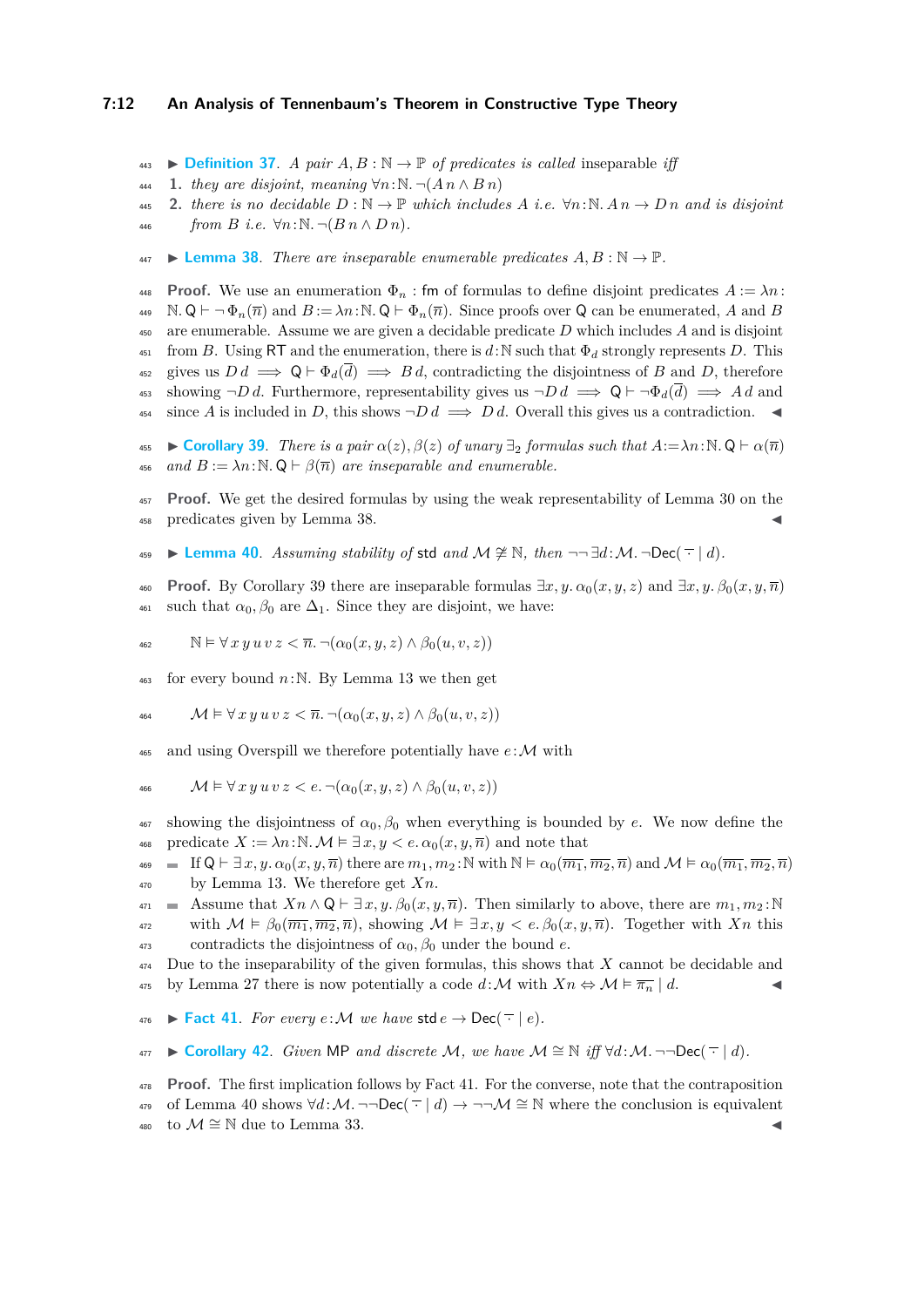#### <span id="page-12-0"></span><sup>481</sup> **7.3 Variants of the Theorem**

<sup>482</sup> We now investigate two further variants of the theorem, by making two further assumptions: <sup>483</sup> the existence of formulas which satisfy a stronger notion of inseparability and that the coding <sup>484</sup> lemma can be proven inside of HA.

<span id="page-12-6"></span><sup>485</sup> I **[Definition 43](https://www.ps.uni-saarland.de/extras/tennenbaum/Tennenbaum_paper/Tennenbaum.Makholm.html#def_obj_Insep)**. *Two formulas α*(*x*)*, β*(*x*) *are called* HA-inseparable *if λn*:N*.* Q ` *α*(*n*) *and*  $\mathcal{A}_{486}$   $\lambda n:\mathbb{N}\mathbb{Q}\vdash \beta(\overline{n})$  are inseparable and one can also show  $HA \vdash \neg \exists x.\ \alpha(x)\land \beta(x)$ .

<span id="page-12-1"></span> $\leftrightarrow$  **[Hypothesis 1](https://www.ps.uni-saarland.de/extras/tennenbaum/Tennenbaum_paper/Tennenbaum.Makholm.html#obj_Insep)**. *There are*  $\Delta_1$  *formulas*  $\alpha_0, \beta_0$  *such that*  $\exists z. \alpha_0(z, x)$  *and*  $\exists z. \beta_0(z, x)$  *are* <sup>488</sup> HA*-inseparable.*

<span id="page-12-2"></span><sup>489</sup> I **[Hypothesis 2](https://www.ps.uni-saarland.de/extras/tennenbaum/Tennenbaum_paper/Tennenbaum.Makholm.html#obj_Coding)**. *For any binary* ∆<sup>1</sup> *formula ϕ*(*x, y*)*,* HA *can prove the following coding*  $_{490}$  *lemma:*  $HA \vdash \forall n b \exists c \forall u < n. (\exists z < b. \varphi(z, u)) \leftrightarrow \Pi(u) \mid c$ .

 According to [\[24\]](#page-17-7), one way of establishing Hypothesis [1](#page-12-1) is by taking the construction of inseparable formulas as seen earlier, and internalizing the given proof within HA. Similarly, Hypothesis [2](#page-12-2) is justified by noting that its proof should be an internalized version of the proof of Lemma [23.](#page-7-1)

 The following variant of Tennenbaum's theorem is based on an observation by Mak- holm [\[20\]](#page-17-14). Most importantly, it avoids the usage of Overspill, by using Hypothesis [2.](#page-12-2) In contrast to the result in Section [7.1](#page-9-1) we want to highlight that the next theorem does not presuppose MP or the stability of std.

<span id="page-12-4"></span>499 **► [Theorem 44](https://www.ps.uni-saarland.de/extras/tennenbaum/Tennenbaum_paper/Tennenbaum.Variants.html#Makholm)** (Makholm). We have  $M > \mathbb{N}$  if and only if  $\exists d : M.\neg \text{Dec}(\neg \mid d)$ .

500 **Proof.** First note that the converse follows from Fact [41.](#page-11-3) Now assume we have  $e:\mathcal{M} > \mathbb{N}$ . 501 By Hypothesis [1](#page-12-1) there are HA-inseparable  $\exists_1$  formulas  $\exists z \, \alpha_0(z, x)$  and  $\exists z \, \beta_0(z, x)$ , where 502  $\alpha_0, \beta_0$  are binary  $\Delta_1$  formulas. Then let  $X := \lambda n : \mathbb{N}$ .  $\mathcal{M} \models \exists z < e$ .  $\alpha_0(z, \overline{n})$ .

503 If  $Q \vdash \exists z. \alpha_0(z, \overline{n})$  there is  $m : \mathbb{N}$  with  $\mathbb{N} \models \alpha_0(\overline{m}, \overline{n})$  and  $\mathcal{M} \models \alpha_0(\overline{m}, \overline{n})$  by Lemma [13.](#page-5-3) <sup>504</sup> We therefore get *Xn*.

505 Assuming  $Xn \wedge Q \vdash \exists z. \beta_0(z, \overline{n})$ , then similarly to above, there is  $m: \mathbb{N}$  with  $\mathcal{M} \models \beta_0(\overline{m}, \overline{n})$ , so showing  $M \models \exists z < e \ldotp \beta_0(z, \overline{m})$ . But together with  $X_n$  this contradicts the deductive

 $507$  disjointness property of the HA-inseparable formulas  $α_0$  and  $β_0$ .

508 Due to the inseparability of the given  $\exists_1$  formulas, this shows that *X* is not decidable. Using 509 soundness on Hypothesis [2](#page-12-2) for  $\varphi := \alpha_0$  and  $n, b := e$ , we get

510 
$$
\mathcal{M} \vDash \exists c \forall u < e. (\exists z < e. \alpha_0(z, u)) \leftrightarrow \Pi(u) \mid c.
$$

511 So there is a code *c*: M such that X is coded by it, showing that  $\overline{\cdot}$  | *c* cannot be decidable.

512 ► [Corollary 45](https://www.ps.uni-saarland.de/extras/tennenbaum/Tennenbaum_paper/Tennenbaum.Variants.html#Makholm). *We have*  $\forall e : \mathcal{M}. \neg \neg \mathsf{std} \neq \exists f \forall d : \mathcal{M}. \neg \neg \mathsf{Dec}(\neg \neg \neg d).$ 

 McCarty [\[24,](#page-17-7) [23\]](#page-17-6) considered Tennenbaum's theorem with constructive semantics. Instead of  $_{514}$  models placed in classical set theory, he assumes an intuitionistic theory (e.g. IZF), making the interpretation of the object-level disjunction much stronger. We simulate this in our type theory by assuming the following choice principle:

<span id="page-12-5"></span><sup>517</sup> I **[Definition 46](https://www.ps.uni-saarland.de/extras/tennenbaum/Tennenbaum_paper/Tennenbaum.Synthetic.html#UC)**. *By* AUC *we denote the principle of unique choice:*

$$
\forall X \ Y \ R. \ (\forall x \ \exists! y. \ Rxy) \ \rightarrow \ \exists f \colon X \ \rightarrow Y. \ \forall x. \ Rx(fx)
$$

<span id="page-12-3"></span><sup>519</sup> Note that CT and AUC combined prove the negation of LEM [\[7\]](#page-16-3). In the following, we are <sup>520</sup> therefore (deliberately) anti-classical.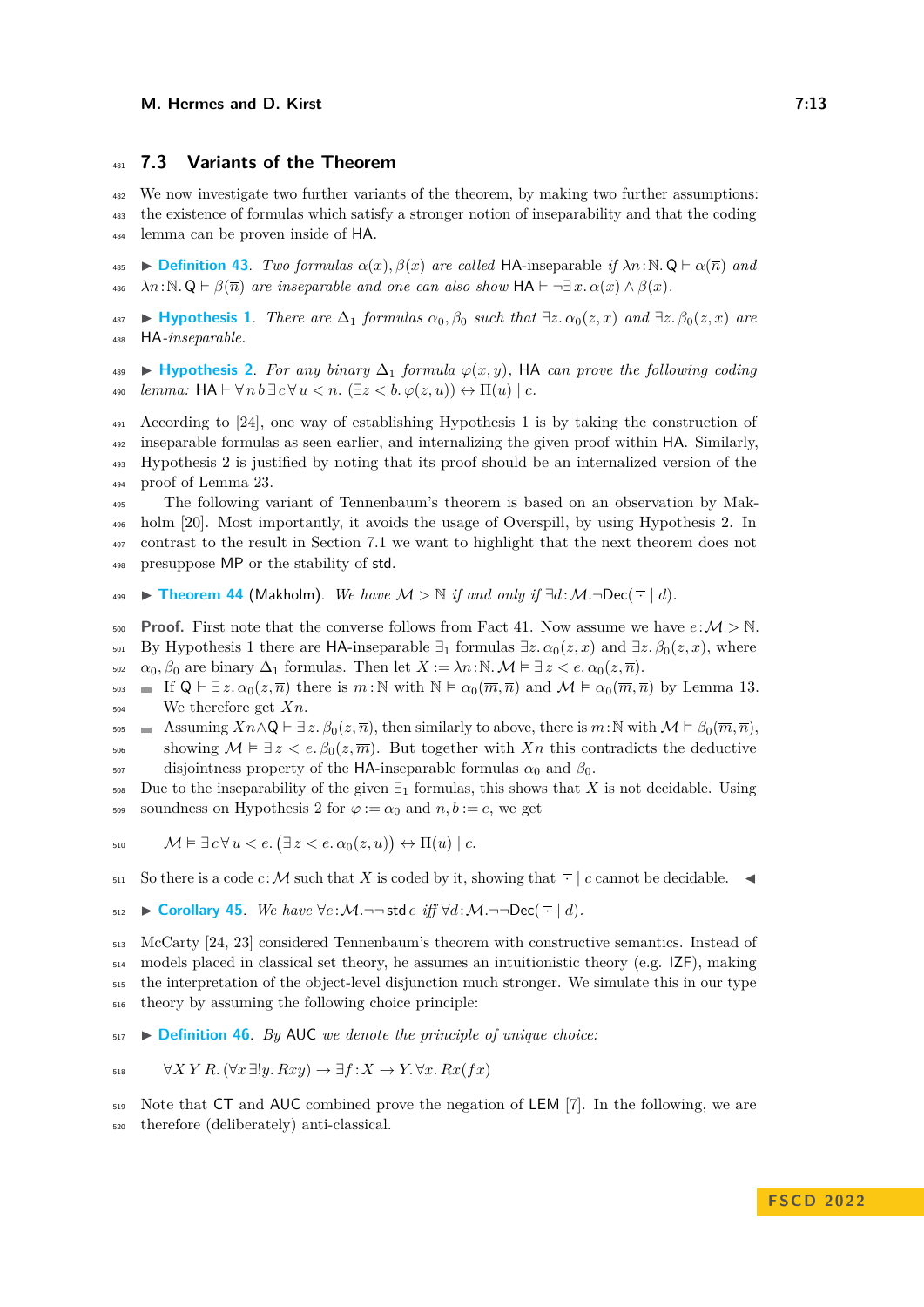- 521 ► [Lemma 47](https://www.ps.uni-saarland.de/extras/tennenbaum/Tennenbaum_paper/Tennenbaum.McCarty.html#bounded_definite_binary). For any formula  $\varphi(x, y)$  we have  $\mathcal{M} \models \forall b$ .  $\neg \neg \forall x, y \leq b$ .  $\varphi(x, y) \lor \neg \varphi(x, y)$ .
- <sup>522</sup> **Proof.** Single instances of the law of excluded middle are provable under double negation.
- 523 We can then use this in combination with an induction on the bound *b* to prove the claim.
- <span id="page-13-1"></span>524 ► **[Lemma 48](https://www.ps.uni-saarland.de/extras/tennenbaum/Tennenbaum_paper/Tennenbaum.McCarty.html#DN_Div_nat)**. *Assuming* AUC *and*  $M > N$ *, we have*  $\forall d : M \rightarrow \text{Dec}(\top | d)$ *.*
- **Proof.** Let  $d : \mathcal{M}$  be given and assume  $e : \mathcal{M} > \mathbb{N}$ . Then we have  $e + d + 1 > \mathbb{N}$  and using
- <sup>526</sup> Lemma [47](#page-12-3) we get
- 527  $\mathcal{M} \models \forall b$ .  $\neg\neg \forall x, y < b$ .  $\varphi(x, y) \lor \neg \varphi(x, y)$
- $\Rightarrow \neg\neg \mathcal{M} \models \forall x, y < (e + d + 1) \cdot \varphi(x, y) \vee \neg \varphi(x, y)$
- $\Rightarrow \neg\neg \forall n:\mathbb{N}. \mathcal{M} \models \varphi(\overline{n}, d) \vee \neg \varphi(\overline{n}, d)$
- $\implies \neg\neg \forall n:\mathbb{N}.$   $\mathcal{M} \models \varphi(\overline{n}, d) + \neg \mathcal{M} \models \varphi(\overline{n}, d)$ 530
- <sup>532</sup> [w](https://www.ps.uni-saarland.de/extras/tennenbaum/Tennenbaum_paper/Tennenbaum.Synthetic.html#UC_Def_Dec)here the last implication is possible, since AUC implies the [decidability of definite proposi](https://www.ps.uni-saarland.de/extras/tennenbaum/Tennenbaum_paper/Tennenbaum.Synthetic.html#UC_Def_Dec)533 [tions.](https://www.ps.uni-saarland.de/extras/tennenbaum/Tennenbaum_paper/Tennenbaum.Synthetic.html#UC_Def_Dec) For the choice  $\varphi(x, y) := x \mid y$  we then get the desired result.
- <span id="page-13-2"></span><sup>534</sup> I **[Corollary 49](https://www.ps.uni-saarland.de/extras/tennenbaum/Tennenbaum_paper/Tennenbaum.Variants.html#Tennenbaum3)**. *Assuming* AUC*, then there are no non-standard models.*
- 535 **Proof.** Given  $M > \mathbb{N}$ , Lemma [48](#page-13-1) entails  $\neg \exists d : \mathcal{M}.\neg \text{Dec}(\neg \mid d)$ , in contradiction to The- $536$  orem [44.](#page-12-4)
- <span id="page-13-4"></span><sup>537</sup> Still assuming both Hypothesis [1](#page-12-1) and Hypothesis [2](#page-12-2) we can then derive:
- <sup>538</sup> I **[Corollary 50](https://www.ps.uni-saarland.de/extras/tennenbaum/Tennenbaum_paper/Tennenbaum.Variants.html#McCarty)** (McCarty). *Given* AUC *and* MP*,* HA *is categorical.*

**Proof.** Given that  $HA \vdash \forall xy. x = y \lor \neg x = y$ , AUC entails that every model  $M \models HA$  is <sup>540</sup> discrete, showing the stability of std by Lemma [33.](#page-10-1) Combined with Corollary [49](#page-13-2) this shows  $\mathcal{M} \cong \mathbb{N}$ .

## <span id="page-13-0"></span><sup>542</sup> **8 Discussion**

546

#### <sup>543</sup> **8.1 General Remarks**

<sup>544</sup> In Section [7,](#page-9-0) we presented several proofs of Tennenbaum's theorem which we summarize in  $545$  the below table, listing their assumptions<sup>[7](#page-13-3)</sup> on the left and the conclusion on the right.

|    |  | MP   AUC   discrete   HA-insep. | Conclusion                                                                                                     | ∣ from                                        |
|----|--|---------------------------------|----------------------------------------------------------------------------------------------------------------|-----------------------------------------------|
|    |  |                                 | $\mathbb{N} \cong \mathcal{M}$ iff M enumerable   Theorem 35                                                   |                                               |
| 16 |  |                                 | $\mathcal{M} > \mathbb{N} \rightarrow \neg \neg \exists d. \neg \text{Dec}(\neg \neg d)$ Lemma 40              |                                               |
|    |  |                                 | $\mathcal{M} > \mathbb{N} \leftrightarrow \exists d. \neg \text{Dec}(\neg \neg \mid d) \mid \text{Theorem 44}$ |                                               |
|    |  |                                 |                                                                                                                | $\mathbb{N} \cong \mathcal{M}$   Corollary 50 |

<sup>547</sup> First note that since HA can show definiteness of equality, the above listed assumption of  $\frac{1}{548}$  the model M being discrete is equivalent to M being separated.

<sup>549</sup> Comparing Theorem [44](#page-12-4) to Theorem [35](#page-10-4) and Lemma [40](#page-11-4) we see that its conclusion is <sup>550</sup> constructively stronger. The noteworthy observation about Theorem [44](#page-12-4) is that it cannot <sup>551</sup> be reached by the proofs given in Section [7.2,](#page-10-0) as they crucially depend on Overspill and

<span id="page-13-3"></span>We do not list the global assumption  $CT_0$ . Both Hypothesis [1](#page-12-1) and Hypothesis [2](#page-12-2) are provable but left unmechanized in Coq, we only list the former to highlight where it was used.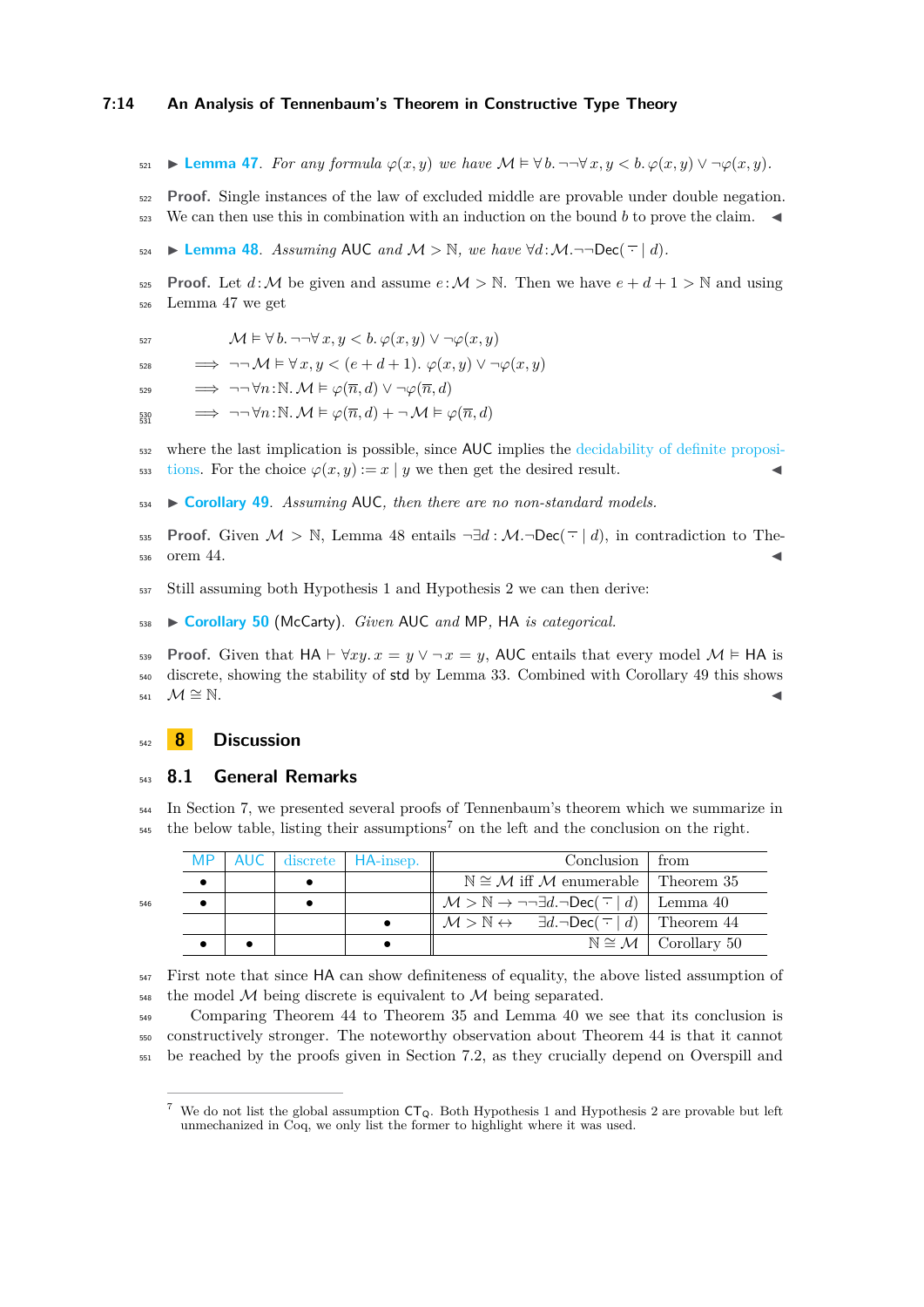#### **M. Hermes and D. Kirst 7:15 10. In the set of the set of the set of the set of the set of the set of the set of the set of the set of the set of the set of the set of the set of the set of the set of the set of the set**

 therefore MP and discreteness. The result only becomes possible once we use a stronger notion of inseparability for formulas and avoid the usage of Overspill.

 As was pointed out by McCarty in [\[24\]](#page-17-7), a weaker version WCT of CT suffices for his proof, where the code representing a given function is hidden behind a double negation. He mentions in [\[25\]](#page-17-15) that WCT is still consistent with the Fan theorem, while CT is not. Analogously, the following weakening of  $CT<sub>Q</sub>$  suffices for all of the proofs that we have presented:

558 **[Definition 51](https://www.ps.uni-saarland.de/extras/tennenbaum/Tennenbaum_paper/Tennenbaum.Church.html#WCT_Q)** (WCT<sub>Q</sub>). For every function  $f : \mathbb{N} \to \mathbb{N}$  there potentially *is a binary*  $\exists_1$ 559 *formula*  $\varphi_f(x, y)$  *such that for every*  $n : \mathbb{N}$  *we have*  $Q \vdash \forall y \ldotp \varphi_f(\overline{n}, y) \leftrightarrow \overline{fn} = y$ *.* 

This only needs few changes of the presented proofs and [we verified this](https://www.ps.uni-saarland.de/extras/tennenbaum/Tennenbaum_paper/Tennenbaum.WCT_Variants.html) in the Coq project.<sup>[8](#page-14-0)</sup>  $\frac{561}{100}$  An advantage of WCT<sub>Q</sub> over CT<sub>Q</sub> is that the former follows from the double negation of the latter and is therefore negative, ensuring that its assumption does not block computation [\[5\]](#page-16-10).

 Depending on the fragment of first-order logic one can give constructive proofs of the model existence theorem [\[10\]](#page-16-8), producing a countable syntactic model with computable functions for every consistent theory. By the argument given in the introduction, model existence would yield a countable and computable non-standard model of PA, which at first glance seems to contradict the statement of Tennenbaum's theorem. For any countable non-standard model of PA however, Theorem [44](#page-12-4) and Lemma [32](#page-10-2) entail that neither equality nor apartness can be decidable. This is similar in spirit to the results in [\[36\]](#page-17-16), showing that even if the functions of the model are computable, non-computable behavior still emerges, but in relation to equality.

#### **8.2 Coq Mechanization**

 The Coq development is axiom-free and the usage of crucial but constructively justified axioms  $CT<sub>Q</sub>$  and MP are localized in the relevant sections. Apart from these, there are the two facts in Section [7.3](#page-12-0) we have labeled as hypotheses, and which were taken as additional assumptions in the relevant sections. They are expected to be provable and would on paper usually be treated as facts and simply used, but since our treatment is backed up by a mechanization, we prefer to make these assumptions very explicit in the accompanying text. In total, the development counts roughly 5400 lines of code. From those, 3000 loc on the specification of first-order logic and basic results about PA models were reused from earlier work [\[9,](#page-16-7) [10,](#page-16-8) [16,](#page-16-11) [15\]](#page-16-4). Notably, the formalization of the various coding lemmas from Section [5](#page-7-0) took 460 loc and all variants of Tennenbaum's theorem come to a total of only 860 lines.

 In contrast to the previous developments, where equality was treated as a relation symbol, we decided to treat equality as a primitive of the syntax. This is chosen as a mere simplification to ease working in an abstract model and is expected to be straightforward to eliminate.

## **8.3 Related Work**

 Presentations of first-order logic in the context of proof-checking have already been discussed and used, among others, by Shankar [\[32\]](#page-17-17), Paulson [\[28\]](#page-17-18), O'Connor [\[26\]](#page-17-12), as well as Han and van Doorn [\[12\]](#page-16-12). The particular mechanization of first-order logic we use is based on several  $_{591}$  previous projects [\[9,](#page-16-7) [10,](#page-16-8) [16,](#page-16-11) [15\]](#page-16-4) and part of the Coq library of undecidability proofs [\[11\]](#page-16-13).

<span id="page-14-0"></span>We could have presented all of the results with respect to WCT<sub>0</sub>. We opted against this in favor of  $CT_Q$ , to avoid additional handling of double negations and to keep the proofs more readable.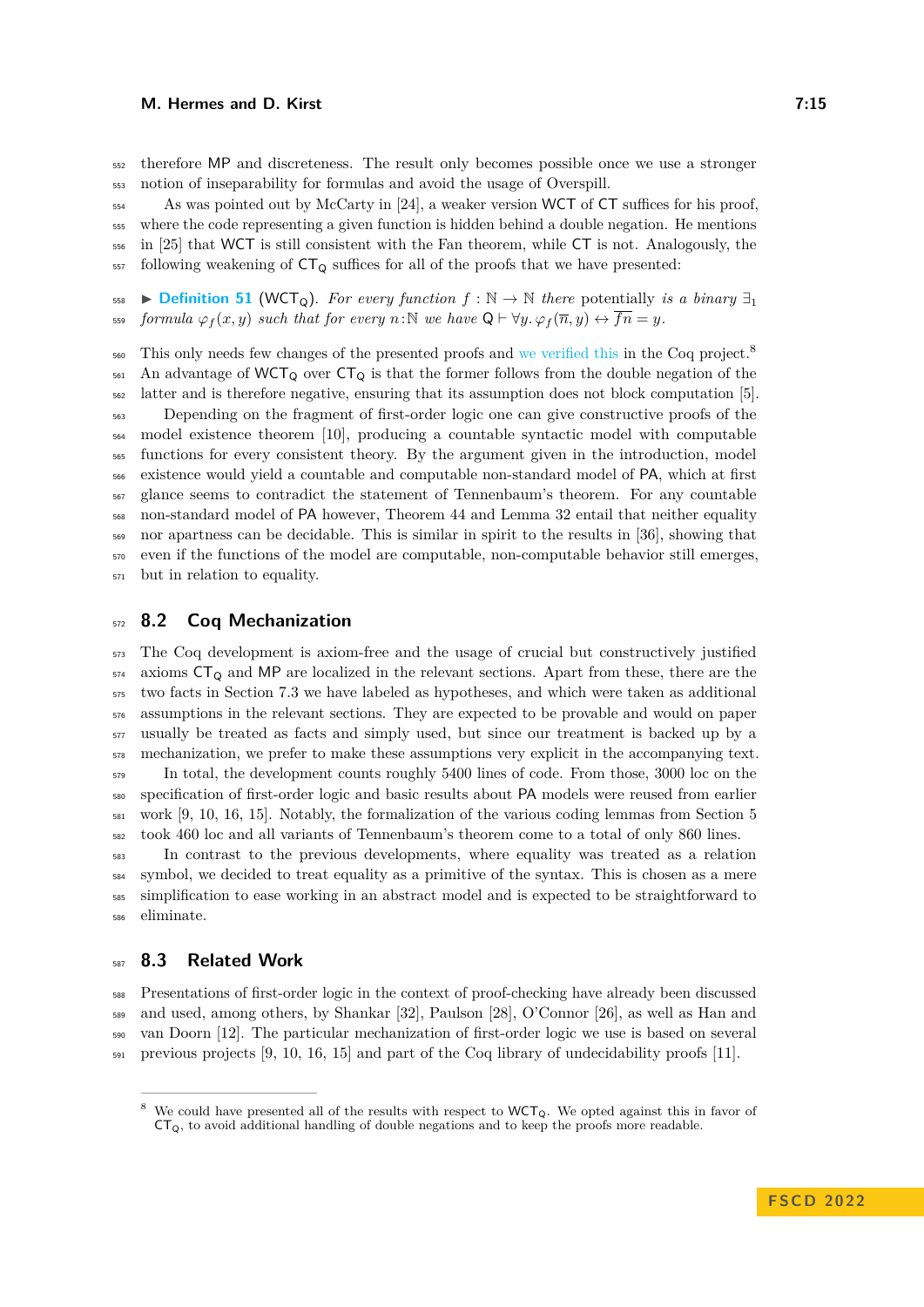#### **7:16 An Analysis of Tennenbaum's Theorem in Constructive Type Theory**

 Classical proofs of Tennenbaum's theorem can be found in [\[3,](#page-16-0) [34,](#page-17-1) [14\]](#page-16-1). There are also <sub>593</sub> refinements of the theorem which show that computability of either operation suffices [\[22\]](#page-17-19) as  $_{594}$  well as a weaker induction scheme [\[41,](#page-17-20) [4\]](#page-16-14). Constructive accounts were given by McCarty [\[23,](#page-17-6) [24\]](#page-17-7) and Plisko [\[29\]](#page-17-21), and a relatively recent investigation into Tennenbaum phenomena was conducted by Godziszewski and Hamkins [\[36\]](#page-17-16).

 Synthetic computability theory was introduced by Richman and Bauer [\[31,](#page-17-2) [1\]](#page-16-2) and initially applied to constructive type theory by Forster, Kirst, and Smolka [\[9\]](#page-16-7). Their synthetic approach to undecidability results has been used in several other projects, all merged into the Coq library of undecidability proofs [\[11\]](#page-16-13).

 For an account of CT as an axiom in constructive mathematics we refer to Kreisel [\[18\]](#page-17-3) and Troelstra [\[39\]](#page-17-22). Investigations into CT and its connections to other axioms of synthetic computability based on constructive type theory were done by Forster [\[7,](#page-16-3) [8\]](#page-16-9).

#### **8.4 Future Work**

 We would like to give a proper formalization of the arithmetical hierarchy, in particular 606 implementing our semantic treatment of  $\Delta_1$  formulas with a syntactic restriction to formulas with bounded quantification. For a suitable definition, it could then also be shown that every <sup>608</sup>  $\Sigma_1$  formula is  $\exists_1$ , making the treatment of  $CT_Q$  and RT more uniform. A definition of the full hierarchy would allow us to conduct an analysis concerning the arithmetical strength of the induction scheme needed to establish Tennenbaum's theorem.

 $\frac{611}{100}$  We would like to further justify  $CT_0$  by starting off with the more conventional formulation of CT for some canonical model of computation, as for instance stated in [\[7\]](#page-16-3), and verifying that it yields  $CT_0$ . This should be in reach by connecting the mechanization of the DPRM theorem, given by Larchey-Wendling and Forster [\[19\]](#page-17-23), with its reduction to Q, given by Kirst and Hermes [\[15\]](#page-16-4).

 We plan to mechanize the facts left informal in Section [7.3,](#page-12-0) namely Hypothesis [1](#page-12-1) and <sup>617</sup> Hypothesis [2.](#page-12-2) As these require sizeable syntactic derivations inside of HA but are not so central for the main result, we decided to avoid the necessary cumbersome manipulations in <sup>619</sup> Coq. Their mechanization could possibly benefit from the proof mode developed in [\[13\]](#page-16-15).

 A more satisfying rendering of McCarty's result will be achieved by changing Definition [9,](#page-4-1) putting the interpretations of formulas on the (proof-relevant) type level instead of the propositional level, therefore removing the need to assume AUC to break the barrier from the propositional to the type level.

 Following usual practice in textbooks, in Coq we consider equality a syntactic primitive and only regard models interpreting it as actual equality. When treated as axiomatized relation instead, we could consider the (slightly harder to work with) setoid models and obtain the more general result that no computable non-standard setoid model exists.

 The presented versions of Tennenbaum's theorem do not explicitly mention the comput- ability of addition or multiplication of the model, and as mentioned in Section [1](#page-0-0) this is due to the chosen synthetic approach. To make these assumptions explicit again, we could assume an abstract version of CT which makes reference to a *T* predicate [\[17,](#page-16-16) [7\]](#page-16-3), and expresses that  $\frac{632}{100}$  every *T*-computable function is representable in Q. We can then then distinguish between addition or multiplication being *T*-computable and formalize the result that *T*-computability of either operation leads to the model being standard [\[22\]](#page-17-19).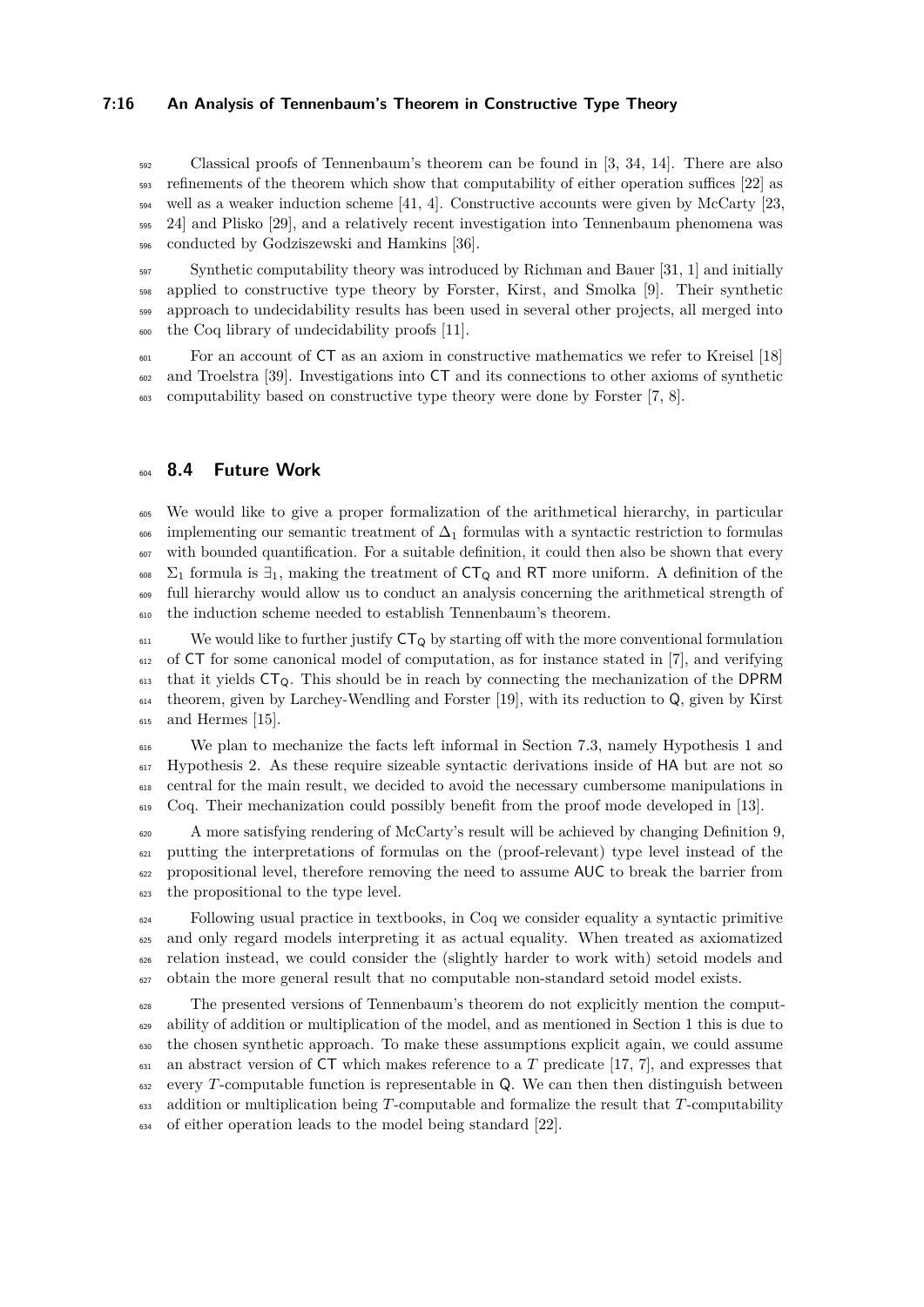## **M. Hermes and D. Kirst 7:17**

<span id="page-16-16"></span><span id="page-16-15"></span><span id="page-16-14"></span><span id="page-16-13"></span><span id="page-16-12"></span><span id="page-16-11"></span><span id="page-16-10"></span><span id="page-16-9"></span><span id="page-16-8"></span><span id="page-16-7"></span><span id="page-16-6"></span><span id="page-16-5"></span><span id="page-16-4"></span><span id="page-16-3"></span><span id="page-16-2"></span><span id="page-16-1"></span><span id="page-16-0"></span>

| 635        |    | References -                                                                                                                                                                     |
|------------|----|----------------------------------------------------------------------------------------------------------------------------------------------------------------------------------|
| 636        | 1  | Andrej Bauer. First steps in synthetic computability theory. Electronic Notes in Theoretical                                                                                     |
| 637        |    | Computer Science, 155:5-31, 2006.                                                                                                                                                |
| 638        | 2  | Andrej Bauer. Intuitionistic mathematics for physics, 2008. URL: http://math.andrej.com/                                                                                         |
| 639        |    | 2008/08/13/intuitionistic-mathematics-for-physics/.                                                                                                                              |
| 640        | 3  | George S. Boolos, John P. Burgess, and Richard C. Jeffrey. Computability and logic. Cambridge                                                                                    |
| 641        |    | university press, 2002.                                                                                                                                                          |
| 642        | 4  | Patrick Cegielski, Kenneth McAloon, and George Wilmers. Modèles récursivement saturés de                                                                                         |
| 643        |    | l'addition et de la multiplication des entiers naturels. In Studies in Logic and the Foundations                                                                                 |
| 644        |    | of Mathematics, volume 108, pages 57–68. Elsevier, 1982.                                                                                                                         |
| 645        | 5  | Thierry Coquand, Nils A. Danielsson, Martin H. Escardó, Ulf Norell, and Chuangjie Xu.                                                                                            |
| 646        |    | Negative consistent axioms can be postulated without loss of canonicity. Unpublished note,                                                                                       |
| 647        |    | 2013. URL: https://www.cs.bham.ac.uk/~mhe/papers/negative-axioms.pdf.                                                                                                            |
| 648        | 6  | Thierry Coquand and Gérard Huet. The calculus of constructions. 1986.                                                                                                            |
| 649        | 7  | Yannick Forster. Church's Thesis and Related Axioms in Coq's Type Theory. In Christel                                                                                            |
| 650        |    | Baier and Jean Goubault-Larrecq, editors, 29th EACSL Annual Conference on Computer                                                                                               |
| 651        |    | Science Logic (CSL 2021), volume 183 of Leibniz International Proceedings in Informatics                                                                                         |
| 652        |    | (LIPIcs), pages 21:1-21:19, Dagstuhl, Germany, 2021. Schloss Dagstuhl-Leibniz-Zentrum für                                                                                        |
| 653        |    | Informatik. URL: https://drops.dagstuhl.de/opus/volltexte/2021/13455, doi:10.4230/                                                                                               |
| 654        |    | LIPIcs.CSL.2021.21.                                                                                                                                                              |
| 655        | 8  | Yannick Forster. Parametric Church's Thesis: Synthetic Computability Without Choice. In                                                                                          |
| 656        |    | Sergei Artemov and Anil Nerode, editors, Logical Foundations of Computer Science, pages                                                                                          |
| 657        |    | 70-89, Cham, 2022. Springer International Publishing.                                                                                                                            |
| 658        | 9  | Yannick Forster, Dominik Kirst, and Gert Smolka. On synthetic undecidability in Coq, with                                                                                        |
| 659        |    | an application to the Entscheidungsproblem. In Proceedings of the 8th ACM SIGPLAN                                                                                                |
| 660        |    | International Conference on Certified Programs and Proofs, pages 38–51, 2019.                                                                                                    |
| 661        | 10 | Yannick Forster, Dominik Kirst, and Dominik Wehr. Completeness theorems for first-order logic                                                                                    |
| 662        |    | analysed in constructive type theory: Extended version. Journal of Logic and Computation,                                                                                        |
| 663        |    | $31(1):112-151, 2021.$                                                                                                                                                           |
| 664        | 11 | Yannick Forster, Dominique Larchey-Wendling, Andrej Dudenhefner, Edith Heiter, Dominik                                                                                           |
| 665        |    | Kirst, Fabian Kunze, Gert Smolka, Simon Spies, Dominik Wehr, and Maximilian Wuttke. A                                                                                            |
| 666        |    | Coq library of undecidable problems. In CoqPL 2020 The Sixth International Workshop on                                                                                           |
| 667        |    | Coq for Programming Languages, 2020.                                                                                                                                             |
| 668        | 12 | Jesse M. Han and Floris van Doorn. A formal proof of the independence of the continuum                                                                                           |
| 669        |    | hypothesis. In Proceedings of the 9th ACM SIGPLAN International Conference on Certified                                                                                          |
| 670        |    | <i>Programs and Proofs</i> , pages 353–366, 2020.                                                                                                                                |
| 671        | 13 | Johannes Hostert, Mark Koch, and Dominik Kirst. A toolbox for mechanised first-order logic.                                                                                      |
| 672        |    | In The Coq Workshop $2021$ , 2021.                                                                                                                                               |
| 673        | 14 | Richard Kaye. Tennenbaum's theorem for models of arithmetic. Set Theory, Arithmetic,                                                                                             |
|            |    | and Foundations of Mathematics. Ed. by J. Kennedy and R. Kossak. Lecture Notes in Logic.                                                                                         |
| 674<br>675 |    | <i>Cambridge</i> , pages $66-79$ , 2011.                                                                                                                                         |
|            | 15 | Dominik Kirst and Marc Hermes. Synthetic Undecidability and Incompleteness of First-Order                                                                                        |
| 676        |    | Axiom Systems in Coq. In Liron Cohen and Cezary Kaliszyk, editors, 12th International                                                                                            |
| 677        |    | Conference on Interactive Theorem Proving (ITP 2021), volume 193 of Leibniz International                                                                                        |
| 678        |    | Proceedings in Informatics (LIPIcs), pages 23:1-23:20, Dagstuhl, Germany, 2021. Schloss Dag-                                                                                     |
| 679        |    | stuhl - Leibniz-Zentrum für Informatik. URL: https://drops.dagstuhl.de/opus/volltexte/                                                                                           |
| 680        |    | 2021/13918, doi:10.4230/LIPIcs.ITP.2021.23.                                                                                                                                      |
| 681        |    |                                                                                                                                                                                  |
| 682        | 16 | Dominik Kirst and Dominique Larchey-Wendling. Trakhtenbrot's theorem in Coq: A Con-<br>structive Approach to Finite Model Theory. In International Joint Conference on Automated |
| 683        |    | <i>Reasoning</i> , pages 79–96. Springer, 2020.                                                                                                                                  |
| 684        | 17 | Stephen C. Kleene. Recursive predicates and quantifiers. Transactions of the American                                                                                            |
| 685        |    | Mathematical Society, $53(1):41-73$ , 1943.                                                                                                                                      |
| 686        |    |                                                                                                                                                                                  |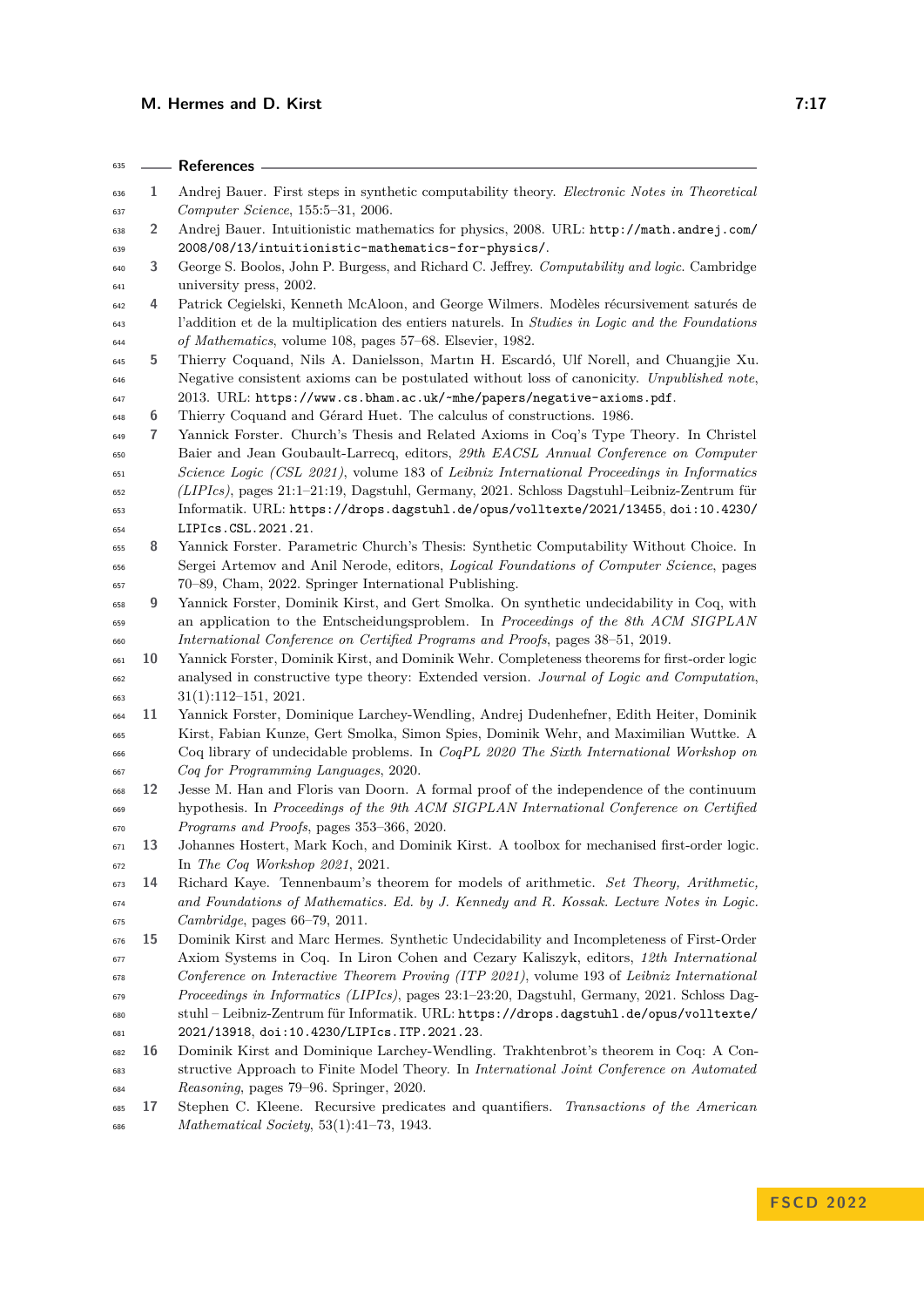#### **7:18 An Analysis of Tennenbaum's Theorem in Constructive Type Theory**

- <span id="page-17-3"></span> **18** Georg Kreisel. Church's thesis: a kind of reducibility axiom for constructive mathematics. In *Studies in Logic and the Foundations of Mathematics*, volume 60, pages 121–150. Elsevier, 1970.
- <span id="page-17-23"></span> **19** Dominique Larchey-Wendling and Yannick Forster. Hilbert's tenth problem in Coq. In *4th International Conference on Formal Structures for Computation and Deduction, FSCD 2019*, volume 131, pages 27–1. Schloss Dagstuhl–Leibniz-Zentrum fuer Informatik, 2019.
- <span id="page-17-14"></span> **20** Henning Makholm. Tennenbaum's theorem without overspill. Mathematics Stack Exchange. (version: 2014-01-24). URL: <https://math.stackexchange.com/q/649457>.
- <span id="page-17-5"></span> **21** Bassel Mannaa and Thierry Coquand. The independence of Markov's principle in type theory. *Logical Methods in Computer Science*, 13, 2017.
- <span id="page-17-19"></span> **22** Kenneth McAloon. On the complexity of models of arithmetic. *The Journal of Symbolic Logic*, 47(2):403–415, 1982.
- <span id="page-17-6"></span> **23** David C. McCarty. Variations on a thesis: intuitionism and computability. *Notre Dame Journal of Formal Logic*, 28(4):536–580, 1987.

<span id="page-17-7"></span> **24** David C. McCarty. Constructive validity is nonarithmetic. *The Journal of Symbolic Logic*, 53(4):1036–1041, 1988. URL: <http://www.jstor.org/stable/2274603>.

- <span id="page-17-15"></span> **25** David C. McCarty. Incompleteness in intuitionistic Metamathematics. *Notre Dame journal of formal logic*, 32(3):323–358, 1991.
- <span id="page-17-12"></span> **26** Russell O'Connor. Essential incompleteness of arithmetic verified by Coq. In *International Conference on Theorem Proving in Higher Order Logics*, pages 245–260. Springer, 2005.
- <span id="page-17-8"></span> **27** Christine Paulin-Mohring. Inductive definitions in the system Coq rules and properties. In *International Conference on Typed Lambda Calculi and Applications*, pages 328–345. Springer, 1993.
- <span id="page-17-18"></span> **28** Lawrence C. Paulson. A mechanised proof of Gödel's incompleteness theorems using nominal Isabelle. *Journal of Automated Reasoning*, 55(1):1–37, 2015.
- <span id="page-17-21"></span> **29** Valerii E. Plisko. Constructive formalization of the Tennenbaum theorem and its applications. *Mathematical notes of the Academy of Sciences of the USSR*, 48(3):950–957, 1990.
- <span id="page-17-13"></span> **30** Panu Raatikainen. Gödel's Incompleteness Theorems. In Edward N. Zalta, editor, *The Stanford Encyclopedia of Philosophy*. Metaphysics Research Lab, Stanford University, spring 2021 edition, 2021.
- <span id="page-17-2"></span> **31** Fred Richman. Church's thesis without tears. *The Journal of symbolic logic*, 48(3):797–803, 1983.
- <span id="page-17-17"></span> **32** Natarajan Shankar. *Proof-checking metamathematics (theorem-proving)*. PhD thesis, The University of Texas at Austin, 1986.
- <span id="page-17-11"></span>**33** Peter Smith. *An introduction to Gödel's theorems*. Cambridge University Press, 2013.
- <span id="page-17-1"></span> **[3](https://www.logicmatters.net/resources/pdfs/tennenbaum_new.pdf)4** Peter Smith. Tennenbaum's theorem. Technical report, 2014. URL: [https://www.](https://www.logicmatters.net/resources/pdfs/tennenbaum_new.pdf) [logicmatters.net/resources/pdfs/tennenbaum\\_new.pdf](https://www.logicmatters.net/resources/pdfs/tennenbaum_new.pdf).
- <span id="page-17-10"></span> **[3](http://arxiv.org/abs/1905.03014)5** Andrew Swan and Taichi Uemura. On Church's Thesis in Cubical Assemblies, 2019. [arXiv:](http://arxiv.org/abs/1905.03014) [1905.03014](http://arxiv.org/abs/1905.03014).
- <span id="page-17-16"></span> **36** Michał T. Godziszewski and Joel D. Hamkins. Computable quotient presentations of models of arithmetic and set theory. *arXiv e-prints*, pages arXiv–1702, 2017.
- <span id="page-17-9"></span> **[3](https://doi.org/10.5281/zenodo.5846982)7** The Coq Development Team. The Coq Proof Assistant, January 2022. [doi:10.5281/zenodo.](https://doi.org/10.5281/zenodo.5846982) [5846982](https://doi.org/10.5281/zenodo.5846982).
- <span id="page-17-0"></span> **38** Stanley Tennenbaum. Non-archimedean models for arithmetic. *Notices of the American Mathematical Society*, 6(270):44, 1959.
- <span id="page-17-22"></span> **39** Anne S. Troelstra. *Metamathematical investigation of intuitionistic arithmetic and analysis*, volume 344. Springer Science & Business Media, 1973.
- <span id="page-17-4"></span> **40** Anne S. Troelstra and Dirk van Dalen. *Constructivism in Mathematics, Vol. 1. Studies in Logic and the Foundations of Mathematics, Vol. 121*. North-Holland Press, Amsterdam, 1988.
- <span id="page-17-20"></span> **41** George Wilmers. Bounded existential induction. *The Journal of Symbolic Logic*, 50(1):72–90, 1985.